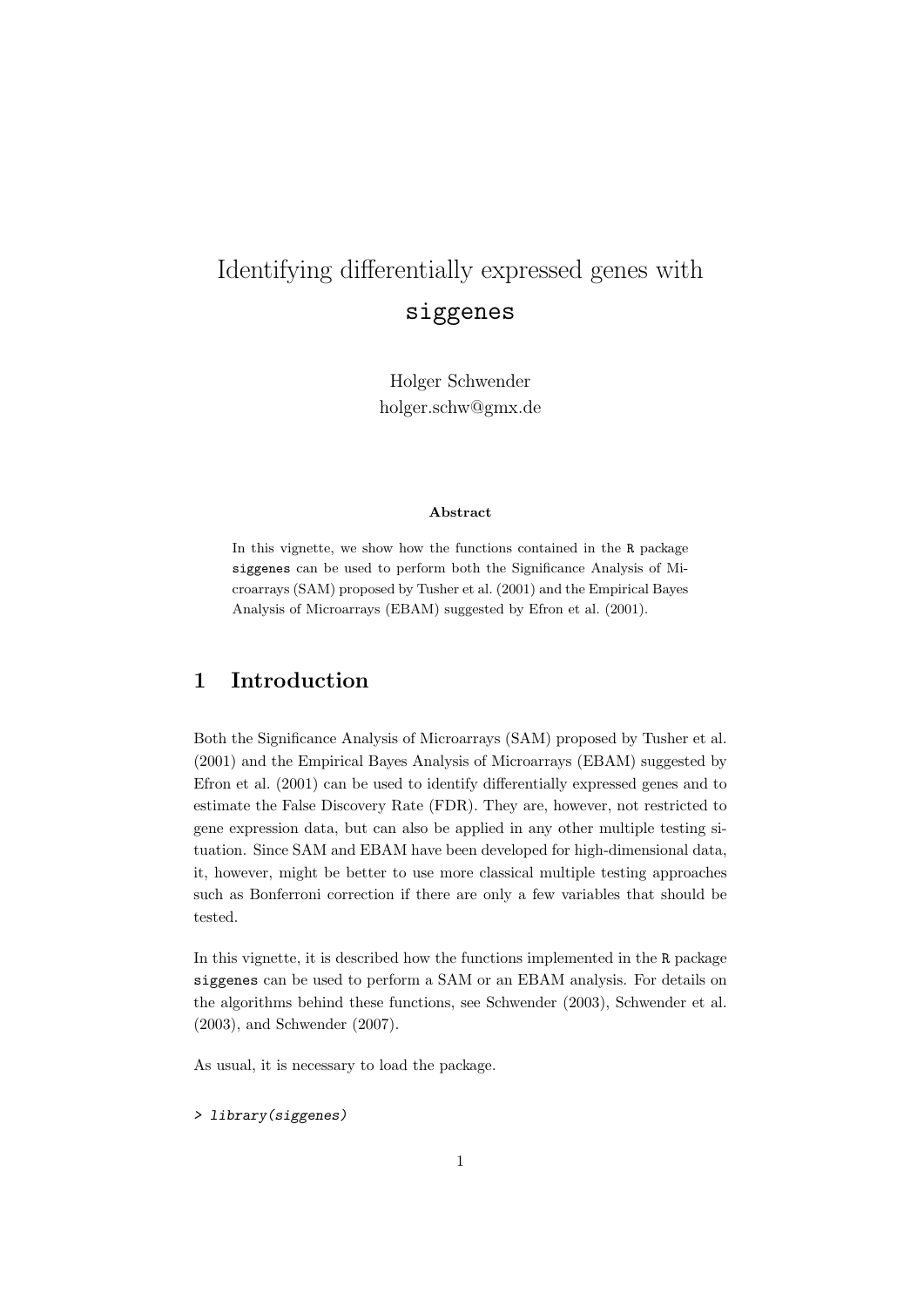In the following, we use the Golub et al. (1999) data set as it is provided by the multtest package to illustrate how the SAM and the EBAM analyses can be performed.

#### > data(golub)

data(golub) consists of a  $3.051 \times 38$  matrix golub containing the expression levels of 3,051 genes and 38 samples, a vector golub.cl containing the class labels of the 38 samples, and a  $3.051 \times 3$  matrix golub.gnames whose third column consists of the names of the genes.

Another example of how SAM can be applied to an ExpressionSet object can be found in Schwender et al. (2006). This article is part of a special issue of RNews that can be obtained by available

```
> browseURL("http://cran.r-project.org/doc/Rnews/Rnews_2006-5.pdf")
```
This article is also available in the doc-folder of the siggenes package and can be opened by

> openPDF(file.path(find.package("siggenes"),"doc","siggenesRnews.pdf"))

### 2 General Information

While a SAM analysis starts by calling the function sam, an EBAM analysis starts – depending on whether an optimal choice for the fudge factor  $a_0$  should be specified or not – either with find.a0 or ebam. This is due to the fact that in SAM the fudge factor – if required – is computed during the actual analysis, whereas in EBAM it has to be determined prior to the actual analysis.

In siggenes, functions for performing a SAM or an EBAM analysis with moderated t-statistics (one-class or two-class, paired or unpaired, assuming equal or unequal group-variances), a moderated  $F$ -statistic, Wilcoxon rank statistics (one-class or two-class, paired or unpaired), and Pearson's  $\chi^2$ -statistic as well as the Cochran-Armitage trend test statistic  $C$  (for analyzing categorical data such as SNP data) are available. siggenes also provides the possibility to write your own function for using your own test score in sam, find.a0 and ebam (see Chapter 6 for how to write such functions).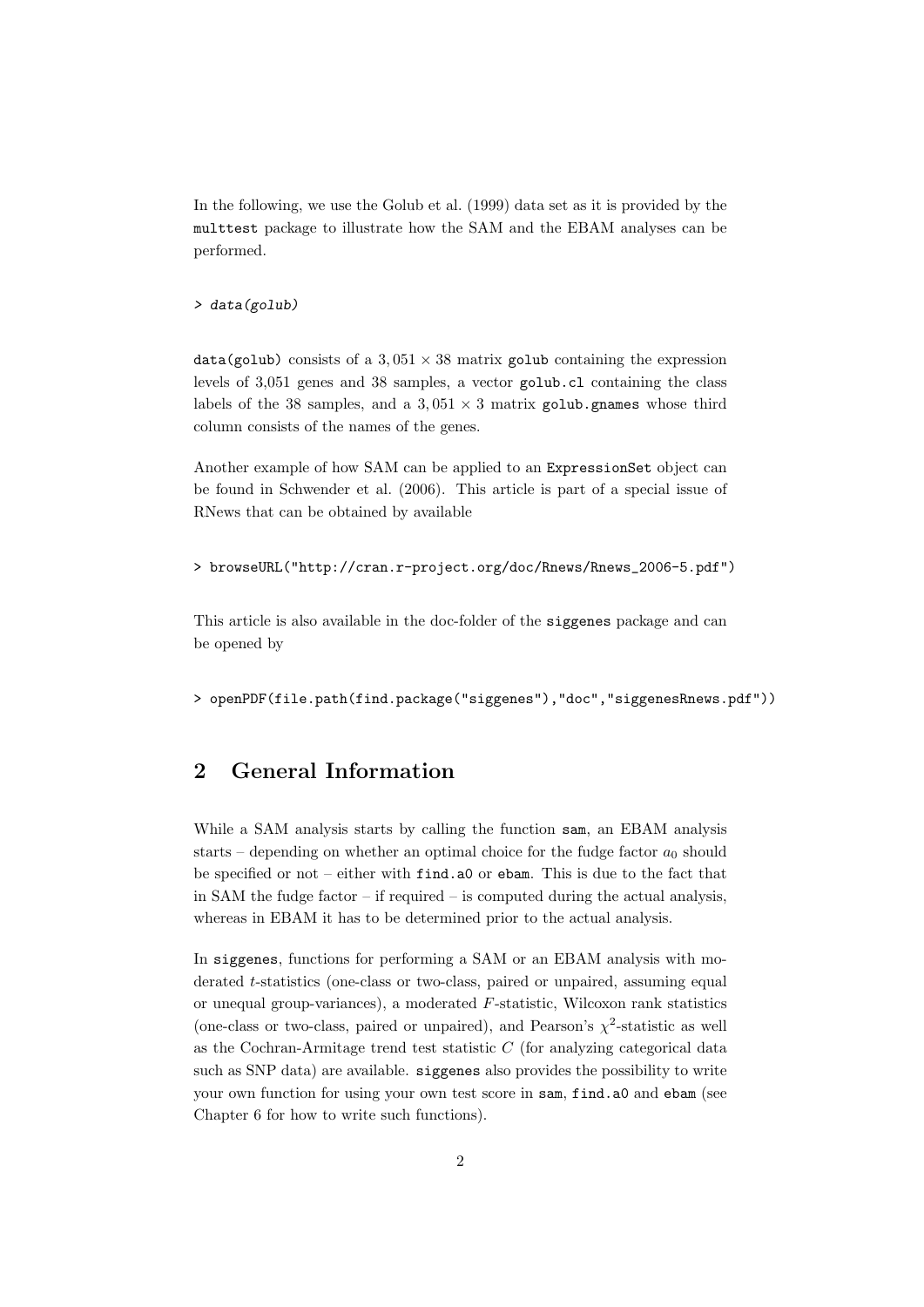The different test scores can be selected by specifying the argument method of sam and ebam. In Table 1, the specifications of method for the different analyses are summarized.

| Test Score | $s$ am     | ebam                   | find.a0 |
|------------|------------|------------------------|---------|
| t.         | d.stat     | z.ebam                 | z.find  |
| F          | d.stat     | z.ebam                 | z.find  |
| Wilcoxon   | wilc.stat. | wilc.ebam              |         |
| $\chi^2$   |            | chisq.stat chisq.ebam  | _       |
|            |            | trend.stat. trend.ebam | _       |

Table 1: Specification of the argument method for the different analyses.

Note that for find.a0 only a function for the moderated  $t$ - and  $F$ -scores is available, since the fudge factor is not required – neither in EBAM nor in SAM – if Wilcoxon rank sums or Pearson's  $\chi^2$ -statistic are employed.

To get the general arguments of sam, ebam and find.a0, args or ? can be used, whereas method-specific arguments can be obtained by  $args(foo)$  or ?foo, where foo is one of the functions/methods summarized in Table 1. So, e.g.,

```
> args(sam)
```

```
function (data, cl, method = d.stat, control = samControl(),
   gene.names = dimnames(data)[[1]], ...)
NULL
```
gives you the general arguments for a SAM analysis, whereas

```
> args(d.stat)
```

```
function (data, cl, var.equal = FALSE, B = 100, med = FALSE,
   s0 = NA, s.alpha = seq(0, 1, 0.05), include.zero = TRUE,
   n.subset = 10, mat.samp = NULL, B.more = 0.1, B.max = 30000,
   gene.names = NULL, R.fold = 1, use.dm = TRUE, R.unlog = TRUE,
   na.replace = TRUE, na.method = "mean", rand = NA)NULL
```
returns the additional arguments for a SAM analysis with a moderated t- or F-statistic. These arguments can also be specified in sam because of the  $\dots$  in sam.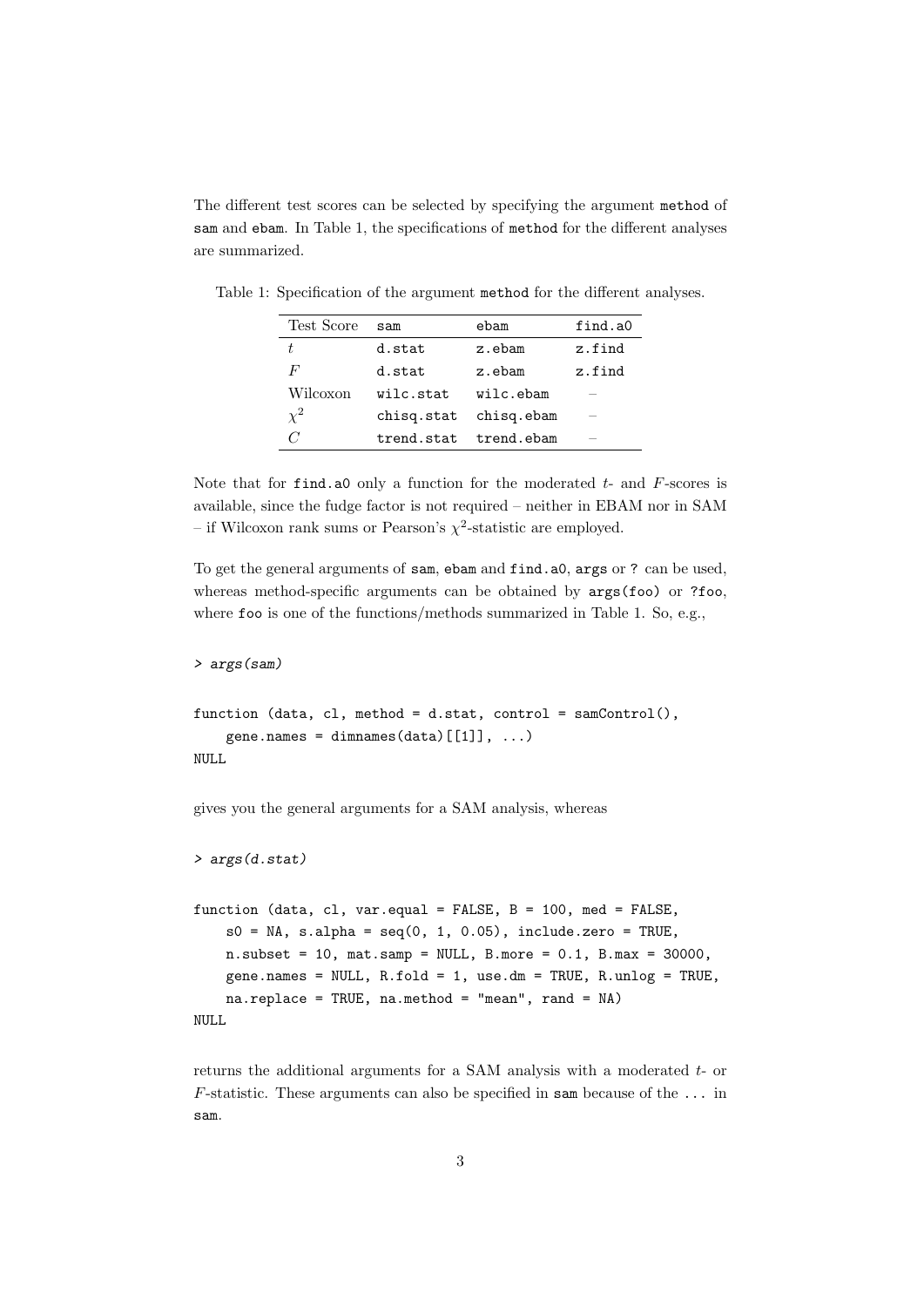Note that one of the arguments of sam (and of ebam and find.a0) is control, which is essentially a list of further arguments for controlling the respective analysis. These further arguments can typically be ignored, as they are only provided for very special purposes (e.g., for trying to reproduce the results of an application of the Excel SAM version), and their defaults typically work well. All these arguments should only be changed if their meaning is completely understood, as their defaults have been chosen sensibly.

For d.stat, the most important arguments are data and cl (see Section 3). Additionally, B, var.equal, and rand might also be of importance. All the other arguments should only be changed if their meaning is completely understood, as their defaults have been chosen sensibly.

To obtain, e.g., the general help file for an EBAM analysis, use

> ?ebam

and to get the z.ebam-specific help files, use

> ?z.ebam

The arguments or the help files for the class-specific methods plot, print, summary, ... can be received by calling the functions  $\arg s.\nsam, \arg s.\ebam,$  and args.finda0, or help.sam, help.ebam, and help.finda0. So, e.g.,

```
> args.sam(summary)
```
function(object, delta = NULL, n.digits = 5, what = "both", entrez = FALSE, bonf = FALSE, chip = "", file = "", sep = " $\setminus t$ ", quote = FALSE, dec = ".")

returns all arguments of the SAM-class specific method summary, and

> help.finda0(plot)

opens an html-file containing the help for the FindA0-class specific method plot.

In the analysis with sam and ebam, all required statistics for a SAM or an EBAM analysis, respectively, are computed. Additionally, the number of differentially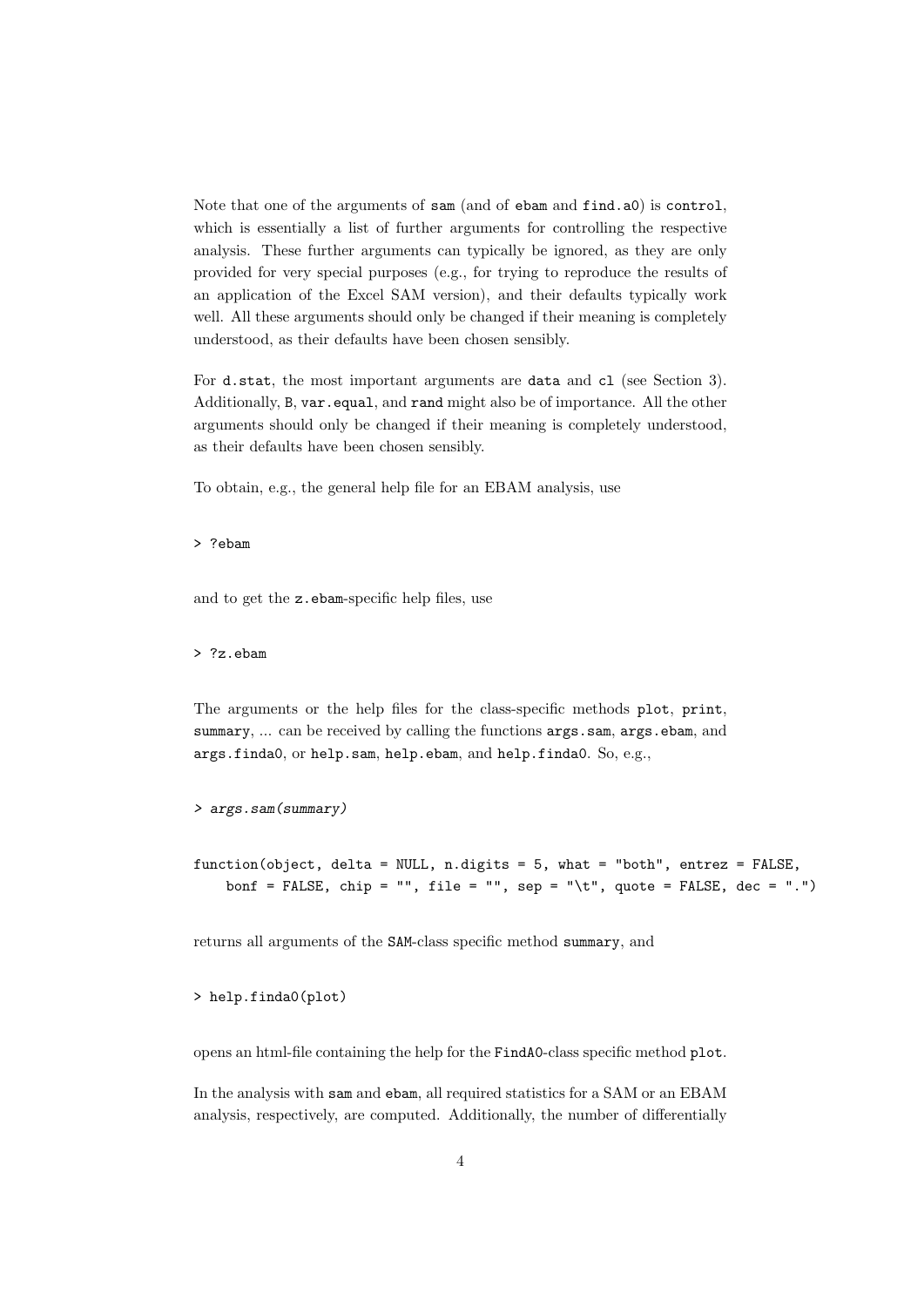expressed genes and the estimated FDR is determined for an initial (set of) value(s) for the threshold delta.

Note that even though the threshold for calling a gene differentially expressed is called delta in both sam and ebam, its meaning is totally different in both analyses: In SAM, delta is the distance between the observed and the expected (ordered) test scores, whereas in EBAM delta is the (posterior) probability that a gene with a specific test score is differentially expressed.

After the analysis with sam and ebam, the following functions can be employed for obtaining general and gene-specific information:

- print: Obtain the number of identified genes and the estimated FDR for other values of delta.
- summary: Get specific information on the genes called differentially expressed for a specified value of delta.
- plot: Generate a SAM plot or a plot of the posterior probabilities.
- **findDelta:** For a given value of the FDR, find the value of  $delta -$  and thus the number of identified variables – that provides the control of the FDR at the specified level. Alternatively, find the value of delta – and thus the level at which the FDR is controlled – for a specified number of variables.
- sam2excel/ebam2excel: Generate a csv-file containing the information returned by summary for the use in Excel.
- sam2html/ebam2html: Generate an html-file containing the information on the genes called differentially expressed with links to public repositories.
- list.siggenes: Get the names (as a character vector) of the genes called differentially expressed when using a specific value of delta.
- link.siggenes: Generate an html-file containing the output of list.siggenes with links to public repositories.

More details on these functions are given in the Chapters 4 and 5.

### 3 Required Arguments: data and cl

In the first step of both a SAM and an EBAM analysis, two arguments are required: data and cl.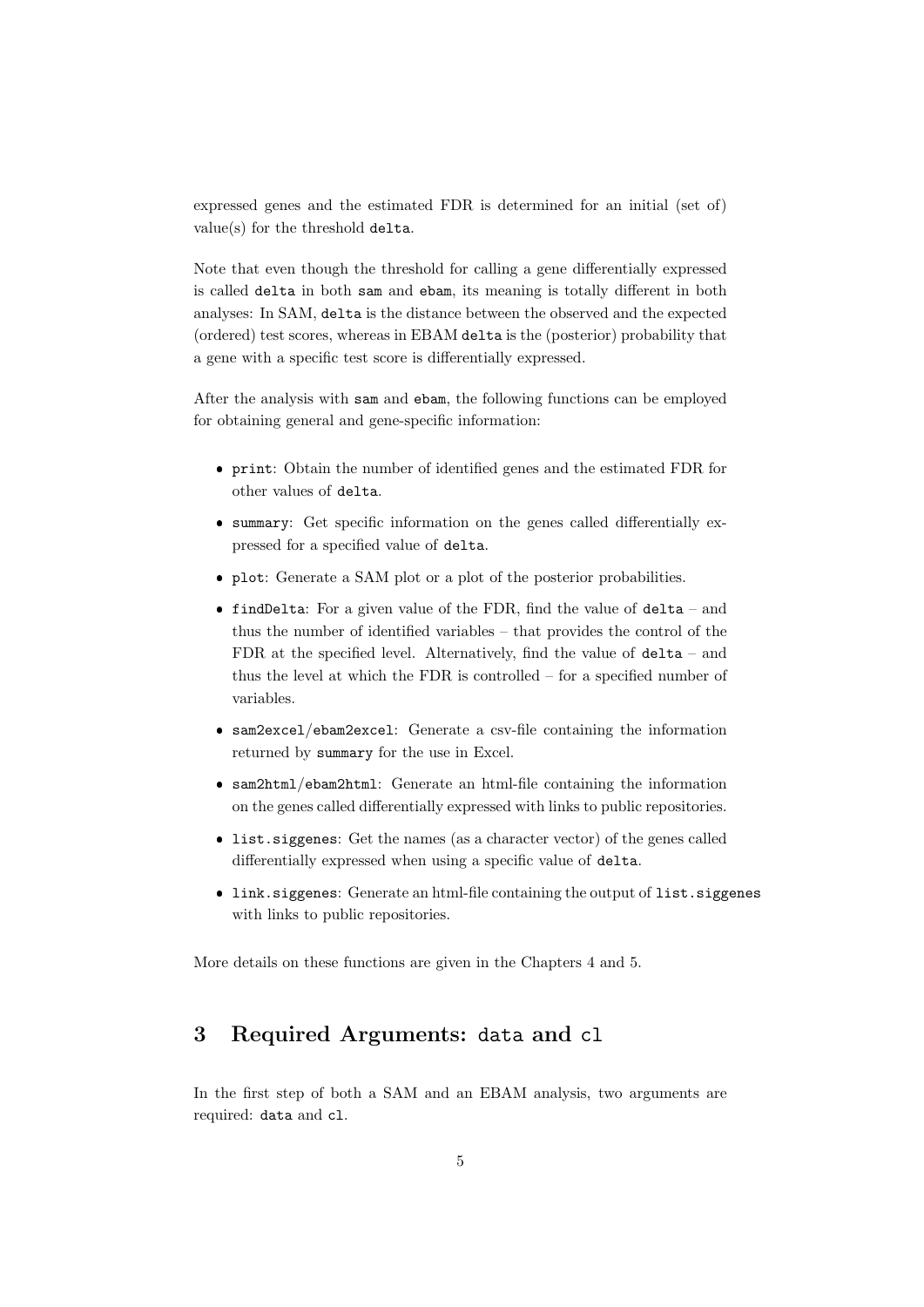The first required argument, data, is the matrix (or the data frame) containing the gene expression data that should be analyzed. Each row of this matrix must correspond to a gene, and each column must correspond to a sample. data can also be an ExpressionSet object (e.g., the output of rma or gcrma).

The second required argument, c1, is the vector of length ncol(data) containing the class labels of the samples. In an analysis of two class paired data, cl can also be a matrix. If data is an ExpressionSet object, cl can also be the name of the column of pData(data) containing the class labels.

The correct specification of the class labels depends on the type of data that should be analyzed. On the basis of this specification, the functions identify the type of data automatically.

**One class data.** In the one class case, c1 is expected to be a vector of length  $n$ containing only 1's, where  $n$  denotes the number of samples but another value than 1 is also accepted. In the latter case, this value is automatically set to 1. So for  $n = 10$ , the vector c1 is given by

 $> n < - 10$ >  $rep(1, n)$ [1] 1 1 1 1 1 1 1 1 1 1

Two class, unpaired data. In this case, the functions expect a vector cl consisting only of 0's and 1's, where all the samples with class label '0' belong to one group (e.g., the control group), and the samples with class label '1' belong to the other group (e.g., the case group). So if, for example, the first  $n1 = 5$ columns of the data matrix correspond to controls and the next  $n^2 = 5$  columns correspond to cases, then the vector cl is given by

 $> n1 < - n2 < - 5$  $> rep(c(0, 1), c(n1, n2))$ [1] 0 0 0 0 0 1 1 1 1 1

The functions also accept other values than 0 and 1. In this case, the smaller value is automatically set to 0, and the larger value to 1. So if, e.g., 1 is used as the label for group 1, and 2 for the label of group 2, then the functions will automatically set the class label '1' to 0, and the class label '2' to 1.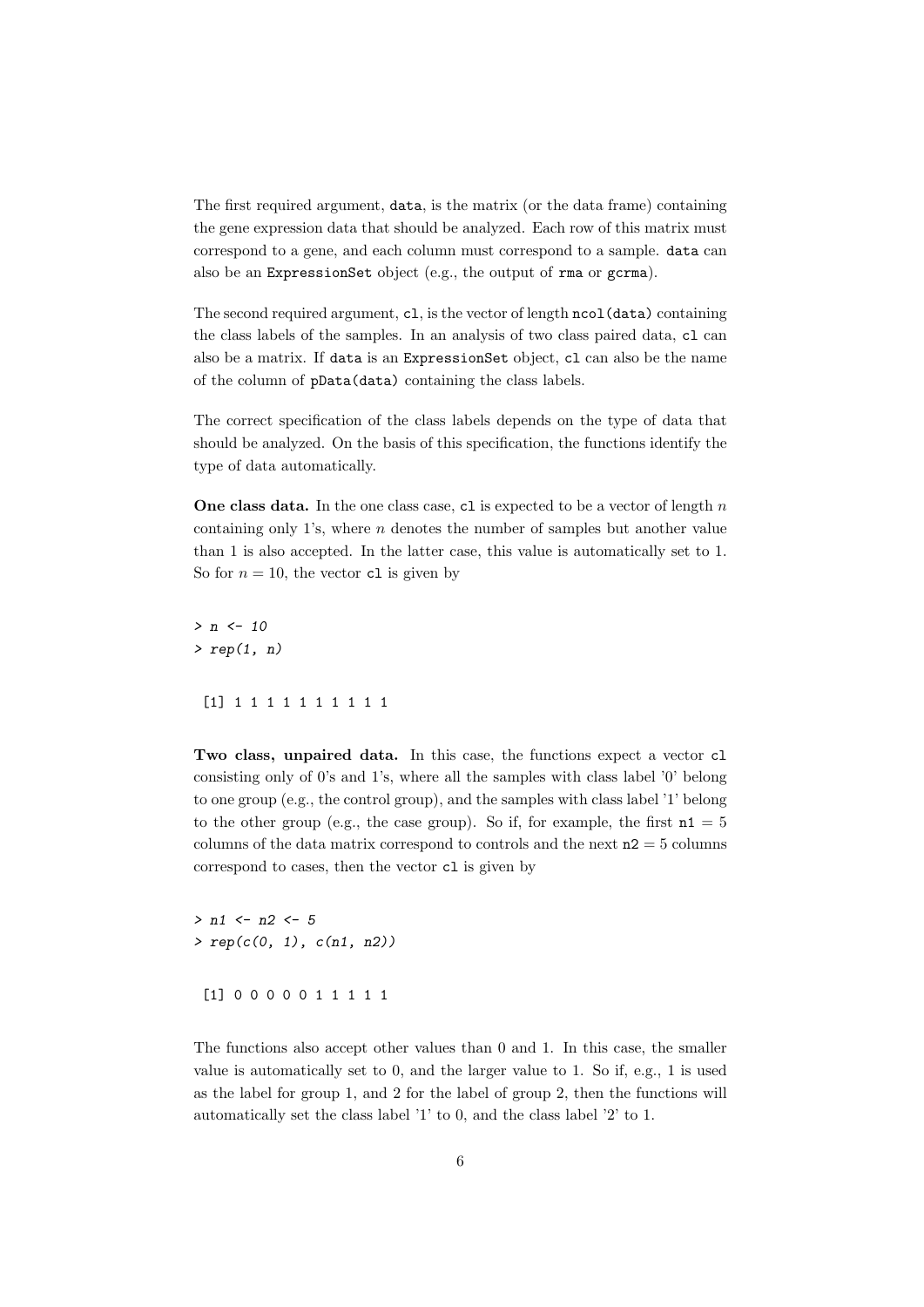Two class, paired data. Denoting the number of samples by  $n$ , we here have  $K = n/2$  paired observations. Each of the K samples belonging to the first group (e.g., the after treatment group) is labelled by one of the integers between 1 and  $K$ , and each of the  $K$  samples belonging to the other group (e.g., the before treatment group) is labelled by one of the integers between -1 and  $-K$ , where the sample with class label 'k' and the sample with label  $' - k'$ build an observation pair,  $k = 1, ..., K$ . So if, e.g., the first  $K = 5$  columns of the data matrix contain samples from the before treatment group, and the next  $K = 5$  columns contain samples from the after treatment group, where the samples 1 and 6, 2 and 7,  $\ldots$ , respectively, build a pair, then the vector c1 is given by

 $> K < -5$  $> c((-1:-5), 1:5)$  $\begin{bmatrix} 11 & -1 & -2 & -3 & -4 & -5 & 1 & 2 & 3 & 4 & 5 \end{bmatrix}$ 

Another example: If the first column contains the before treatment measurements of an observation, the second column the after treatment measurements of the same observation, the third column the before treatment measurements of the second observation, the fourth column the after treatment measurements of the second observation, and so on, then a possible way to generate the vector c1 for  $K = 5$  paired observations is

 $> K < -5$  $> rep(1:K, e = 2) * rep(c(-1, 1), K)$  $\begin{bmatrix} 1 & -1 & 1 & -2 & 2 & -3 & 3 & -4 & 4 & -5 & 5 \end{bmatrix}$ 

There is another way to specify the class labels in the two class paired case: They can be specified by a matrix with  $n$  rows and two columns. One of the column should contain -1's and 1's specifying the before and after treatment samples. The other column should consist of the integers between  $1$  and  $K$ indicating the observation pairs. So if we consider the previous example, cl can also be specified by

 $> K < - 5$  $> \text{cbind}(\text{rep}(c(-1, 1), 5), \text{rep}(1:5, e = 2))$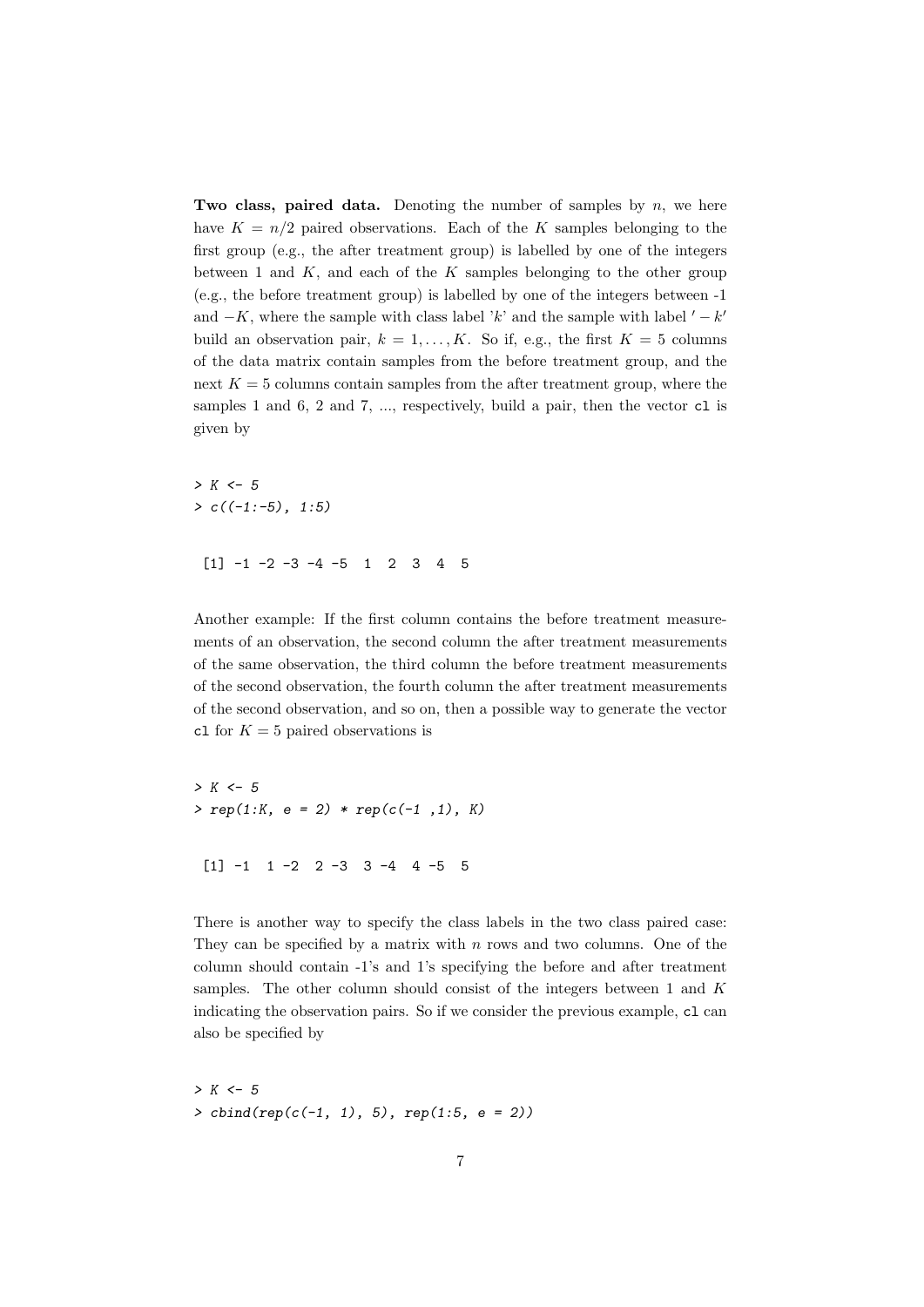|       | $[\, . \, 1]$ | [, 2] |
|-------|---------------|-------|
| [1,]  | -1            | 1     |
| [2,]  | $\mathbf{1}$  | 1     |
| [3,]  | -1            | 2     |
| [4,]  | $\mathbf{1}$  | 2     |
| [5,]  | -1            | 3     |
| [6,]  | 1             | 3     |
| [7.]  | -1            | 4     |
| [8,]  | $\mathbf{1}$  | 4     |
| [9.]  | -1            | 5     |
| [10,] | $\mathbf{1}$  | 5     |

While c1 must be specify as described above if c1 is a vector, other values will be accepted if cl is a matrix. In the latter case, the smaller value of the column of cl containing two different values will be set to -1, and the larger value to 1. The K different values in the other column are sorted and set to the integers between 1 and  $K$ .

Multi-class and categorical cases. In these cases, cl should be a vector containing the integers between 1 and  $g$ , where  $g$  is the number of different classes/levels. Other labels are also accepted, but will automatically be set to the integers between 1 and  $q$ .

# 4 Significance Analysis of Microarrays

In this section, we show how the Significance Analysis of Microarrays (SAM) proposed by Tusher et al. (2001) can be applied to the data set of Golub et al. (1999). Another example of how SAM can be applied to gene expression data can be found in Schwender et al. (2006). This article can be opened by calling

#### > openPDF(file.path(find.package("siggenes"),"doc","siggenesRnews.pdf"))

The matrix golub contains the expression values of 3,051 genes and 38 samples, while the vector golub.cl consists of the class labels that are either 0 and 1. Additionally, the gene names are provided by the third column of golub.gnames. (Note that if the row names of the data matrix already comprise the gene names, gene.names need not to be specified in sam.)

A SAM analysis of the Golub et al. (1999) data set (i.e. a SAM analysis for two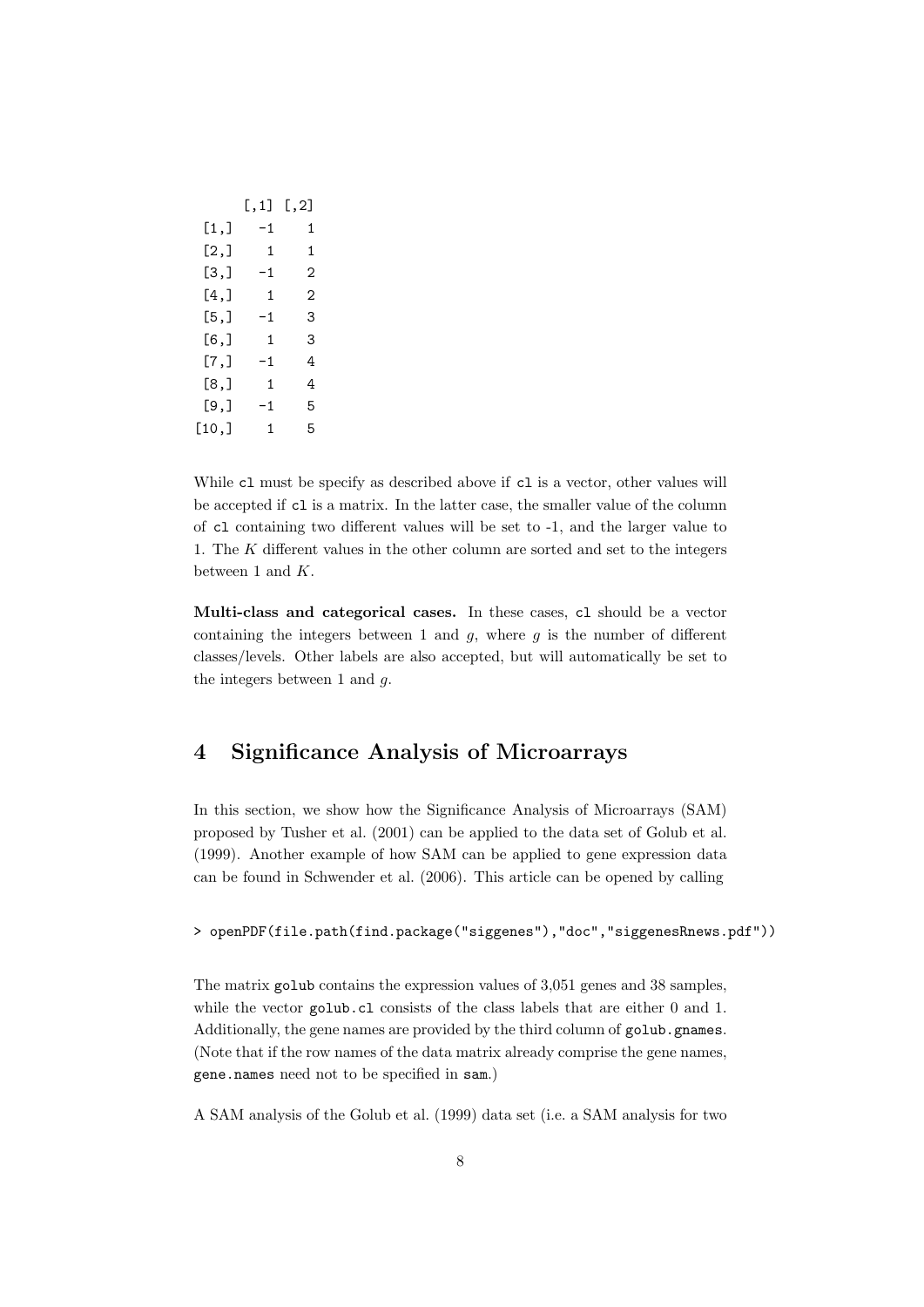class unpaired data) can be performed by

```
> sam.out <- sam(golub, golub.cl, rand = 123, gene.names = golub.gnames[,3])
> sam.out
```
SAM Analysis for the Two-Class Unpaired Case Assuming Unequal Variances

|                |           |                      |                | Delta p0 False Called FDR      |
|----------------|-----------|----------------------|----------------|--------------------------------|
| $\mathbf{1}$   |           | 0.1 0.512 2427.12    |                | 2738 0.453563                  |
| $\overline{2}$ |           |                      |                | 0.7 0.512 266.46 1225 0.111295 |
| 3              |           | 1.2 0.512 23.73      |                | 589 0.020614                   |
| 4              |           | 1.8 0.512 0.98       |                | 205 0.002446                   |
| .5             |           | $2.4 \t0.512 \t0.05$ |                | 75 0.000341                    |
| 6              | 3.0 0.512 | $\Omega$             | 12             | Ω                              |
| 7              | 3.5 0.512 | $\Omega$             | - 5            | 0                              |
| 8              | 4.1 0.512 | $\Omega$             | $\mathcal{D}$  | 0                              |
| 9              | 4.7 0.512 | 0                    | $\mathbf{2}$   | 0                              |
| 10             | 5.2 0.512 | ი                    | $\mathfrak{D}$ | ∩                              |

The argument rand is set to 123 to make the results of sam reproducible.

The output of sam.out consists of

- $\bullet$  Delta: the different values of  $\Delta$  for which the numbers of genes and the estimated FDRs are computed,
- p0: the estimated prior probability that a gene is not differentially expressed,
- False: the number of falsely called genes (which is *not* the expected number of false positives, see below and Tusher et al., 2001),
- Called: the number of genes called differentially expressed,
- FDR: the estimated FDR computed by p0 · False / FDR.

Note that the expected number of false positives is given by  $p0 \times False$  such that the number of falsely called genes denoted by False is only equal to the expected number of false positives if  $p0 = 1$ .

If one would like to use the Wilcoxon rank sum statistic instead of a moderated t-statistic, the analysis can be done by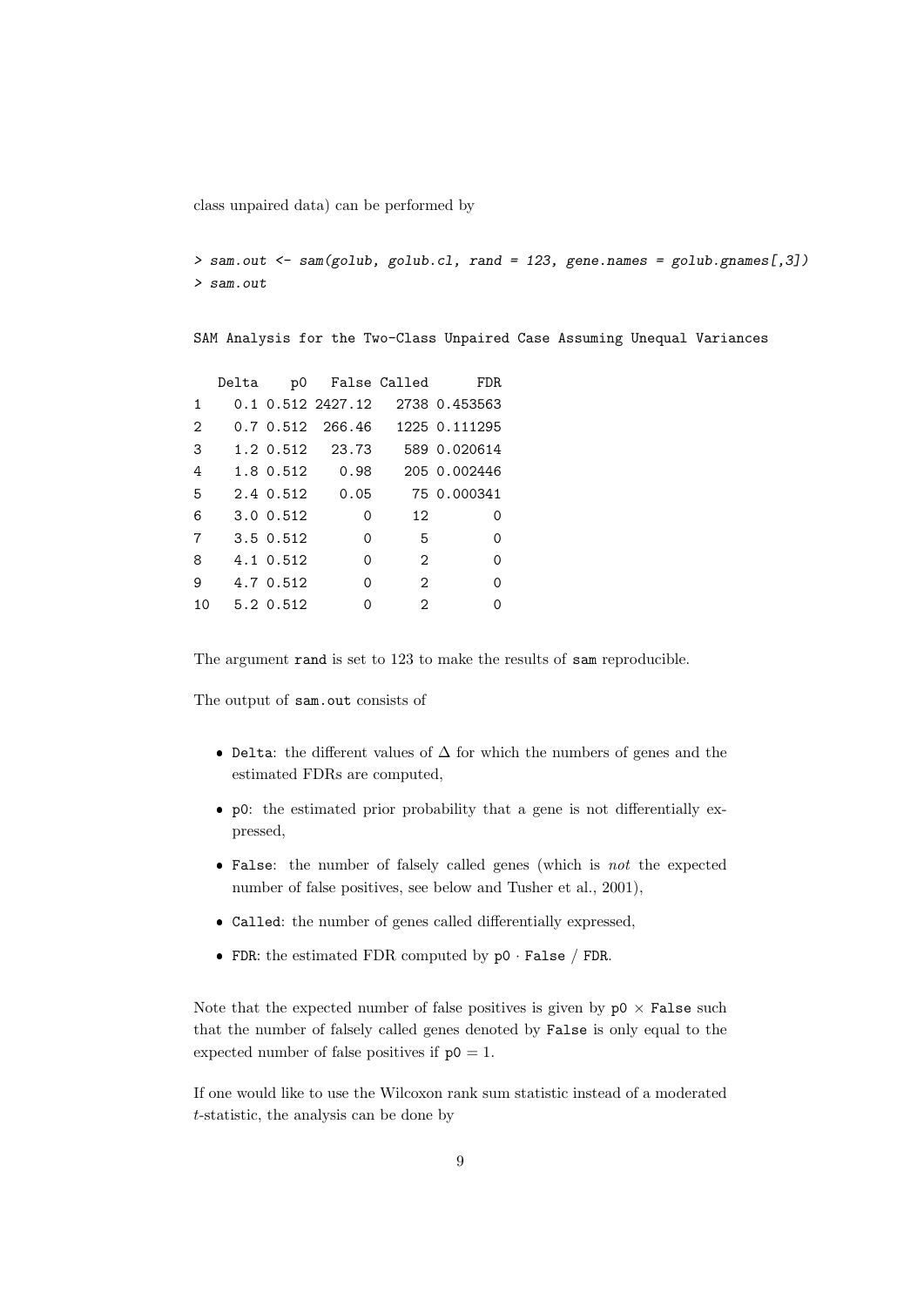> sam.out2 <- sam(golub, golub.cl, method = wilc.stat, rand = 123)

A little bit more information about the former SAM analysis can be obtained by

```
> summary(sam.out)
```
SAM Analysis for the Two-Class Unpaired Case Assuming Unequal Variances

 $s0 = 0.0584$  (The 0 % quantile of the s values.)

Number of permutations: 100

MEAN number of falsely called variables is computed.

|    |                                                  |                                                                                              |          |    |          |                                                                  | 43 3020                                                                                                                                                                                                                                                                             |
|----|--------------------------------------------------|----------------------------------------------------------------------------------------------|----------|----|----------|------------------------------------------------------------------|-------------------------------------------------------------------------------------------------------------------------------------------------------------------------------------------------------------------------------------------------------------------------------------|
|    | $\overline{0}$                                   |                                                                                              |          |    |          |                                                                  |                                                                                                                                                                                                                                                                                     |
|    | $\mathbf 0$                                      | - 5                                                                                          |          |    |          |                                                                  | 0 3047                                                                                                                                                                                                                                                                              |
|    | $\Omega$                                         | 2                                                                                            |          |    |          |                                                                  | 0 3050                                                                                                                                                                                                                                                                              |
|    | $\Omega$                                         | $\overline{2}$                                                                               |          |    |          |                                                                  | 0 3050                                                                                                                                                                                                                                                                              |
|    | $\Omega$                                         | $\overline{2}$                                                                               | $\Omega$ |    |          |                                                                  | 0 3050                                                                                                                                                                                                                                                                              |
| 10 | 3.5 0.512<br>4.1 0.512<br>4.7 0.512<br>5.2 0.512 | $0.7$ 0.512 266.46<br>1.2 0.512 23.73<br>1.8 0.512 0.98<br>$2.4 \t0.512 \t0.05$<br>3.0 0.512 |          | 12 | $\Omega$ | $0 - Inf 5.971$<br>$0 - Inf 7.965$<br>-Inf 7.965<br>$-Inf$ 7.965 | Delta p0 False Called FDR cutlow cutup j2 j1<br>$0.1$ 0.512 2427.12 2738 0.453563 -0.165 0.244 1442 1756<br>1225 0.111295 -1.270 1.475 733 2560<br>589 0.020614 -2.141 2.340 365 2828<br>205 0.002446 -3.182 3.352 132 2979<br>75 0.000341 -4.182 4.259<br>$0 - 5.577$ 5.337 4 3044 |

The last four columns of this table show the values of  $\text{cut}_{\text{up}}(\Delta)$  and  $\text{cut}_{\text{low}}(\Delta)$ , which are the upper and lower cutoffs for a gene to be called differentially expressed, and  $i_1$  and  $i_2$ , which are the indices of the (ordered) genes specifying the cutoffs (for details, see Schwender, 2007).

The output of this analysis with sam contains a table of statistics for a set of initial values of  $\Delta$ . If other values of  $\Delta$ , let's say 1.5, 1.6, 1.7, ..., 2.4, are of interest, one can use print or summary to get the number of significant genes and the estimated FDR for these values of delta.

> print(sam.out, seq(1.5, 2.4, 0.1))

SAM Analysis for the Two-Class Unpaired Case Assuming Unequal Variances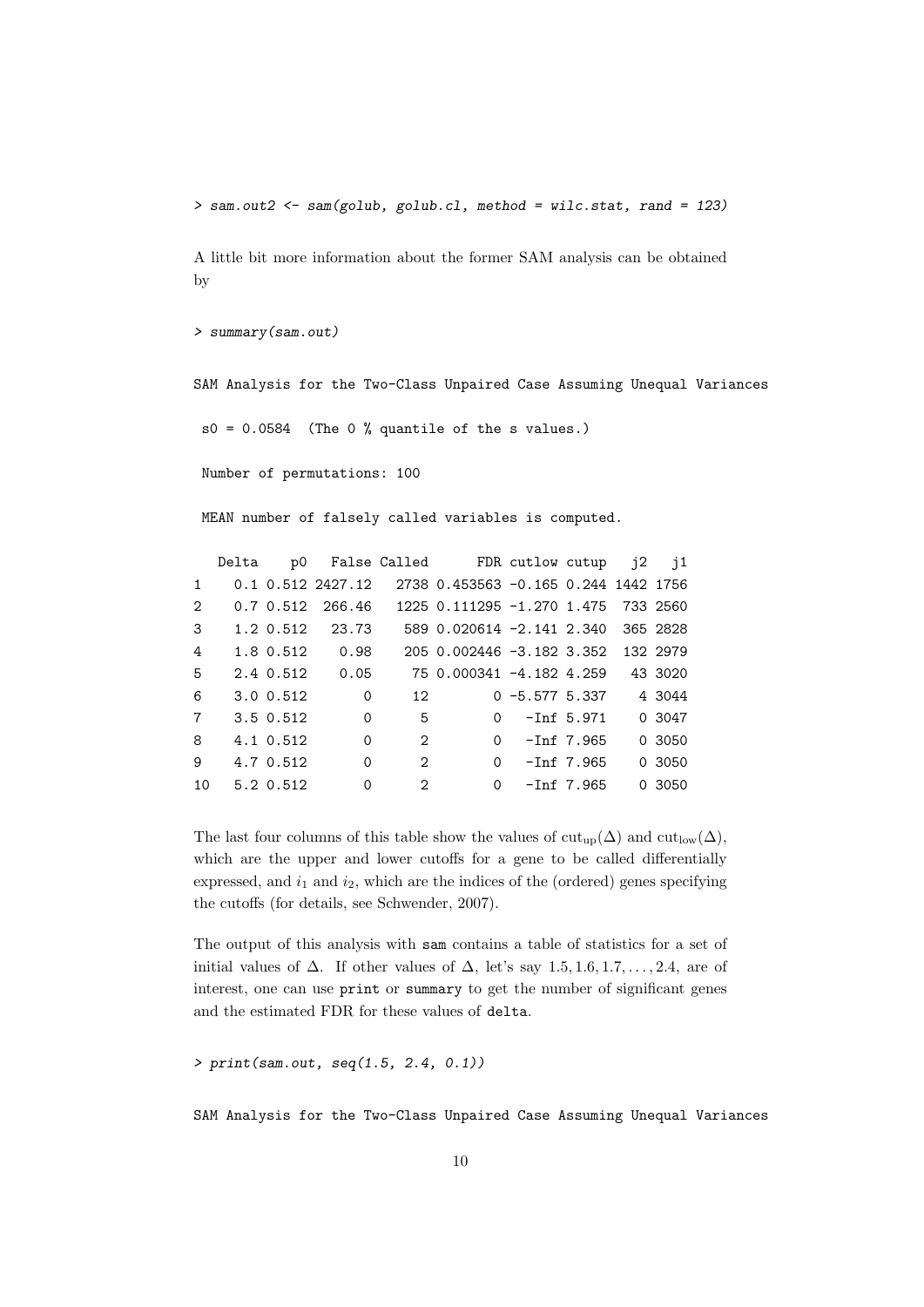

Figure 1: SAM plot for  $\Delta = 2.4$ .

|                |                      |                      | Delta p0 False Called | <b>FDR</b>                  |
|----------------|----------------------|----------------------|-----------------------|-----------------------------|
| $\mathbf{1}$   |                      | 1.5 0.512 4.97       |                       | 354 0.007183                |
| $\mathcal{D}$  |                      | 1.6 0.512 2.93       |                       | 286 0.005242                |
| 3              |                      |                      |                       | 1.7 0.512 1.90 257 0.003783 |
| 4              | 1.8 0.512 0.98       |                      |                       | 205 0.002446                |
| -5             | $1.9 \t0.512 \t0.63$ |                      |                       | 182 0.001771                |
| 6              |                      | $2.0 \t0.512 \t0.39$ |                       | 152 0.001313                |
| $\overline{7}$ | $2.1 \t0.512 \t0.22$ |                      |                       | 127 0.000886                |
| 8              | $2.2 \t0.512 \t0.16$ |                      |                       | 110 0.000744                |
| 9              |                      | 2.3 0.512 0.08       |                       | 98 0.000418                 |
| 10             |                      | $2.4 \t0.512 \t0.05$ |                       | 75 0.000341                 |

The function plot can be used to generate a SAM plot for a specific value of delta.

> plot(sam.out, 2.4)

Note that the SAM plot is only generated if delta is a numeric value. If delta is a vector or NULL, a graphical representation of the table produced by print is plotted.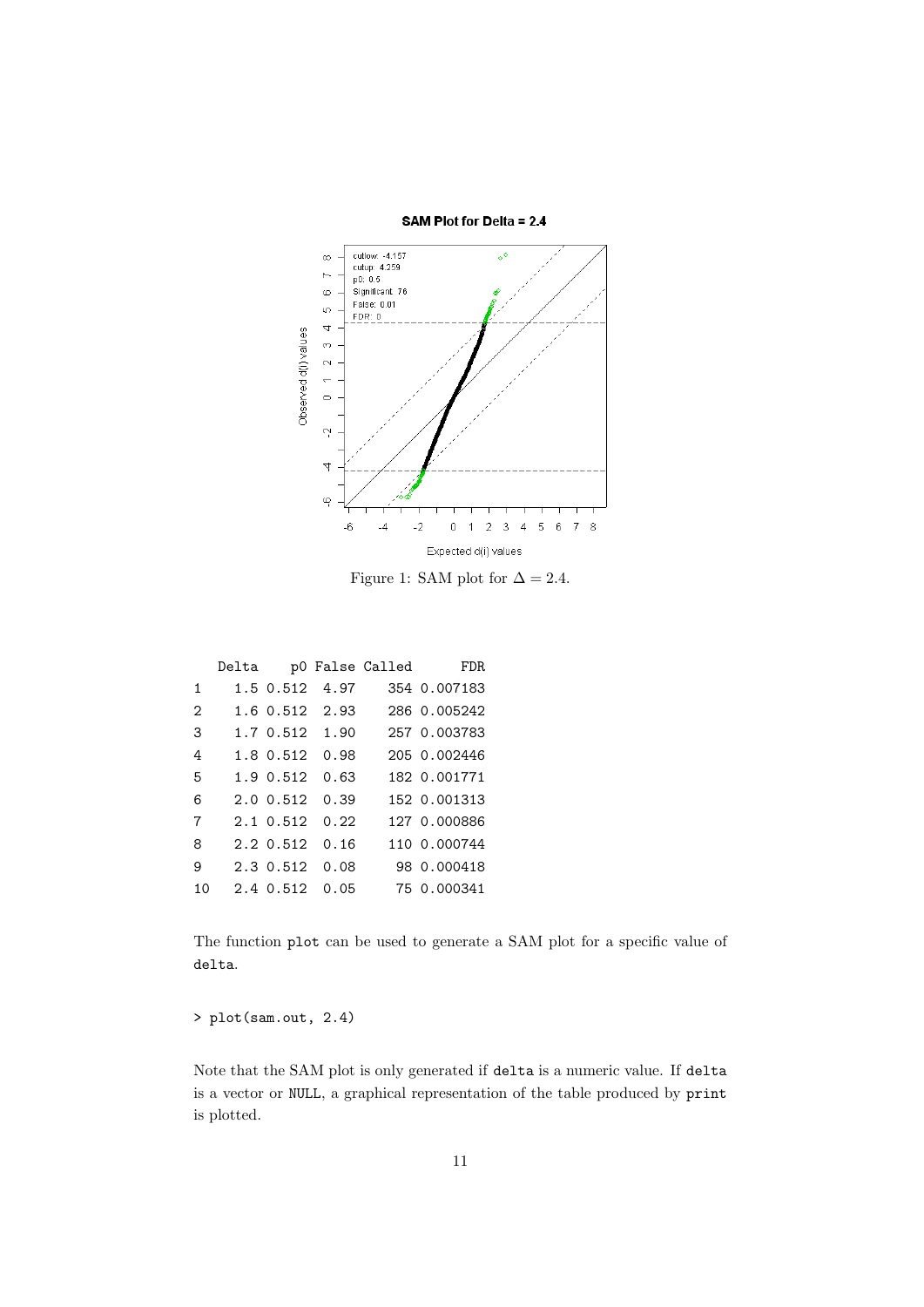The function identify makes it possible to obtain information about the genes by clicking on the SAM plot.

> identify(sam.out)

If chip, i.e. the chip name (e.g., "hgu133plus2"), is specified and  $11 = \text{TRUE}$  in identify, then the locus link and the symbol of the gene corresponding to the identified point are added to the output. For example, clicking on the point nearest to the upper right corner, i.e. the point corresponding to the gene with the largest positive expression score  $d$ , produces

d.value stdev p.value q.value R.fold M27891\_at 8.1652 0.2958 0 0 7.2772

which does not contain the locus links since the chip type has not been specified.

If the chip name has been specified either by chip or by setting data to an ExpressionSet object, one can set browse = TRUE in identify. This opens the NCBI webpage corresponding to the Entrez / locus link of the gene identified by clicking on the SAM plot.

Gene-specific information about the genes called differentially expressed using a specific value of  $\Delta$  (here  $\Delta = 3.3$ ) can be obtained by

```
> sum.sam.out <- summary(sam.out, 3.3)
> sum.sam.out
SAM Analysis for the Two-Class Unpaired Case Assuming Unequal Variances
s0 = 0.0584 (The 0 % quantile of the s values.)
 Number of permutations: 100
 MEAN number of falsely called variables is computed.
Delta: 3.3
cutlow: -Inf
cutup: 5.971
p0: 0.512
```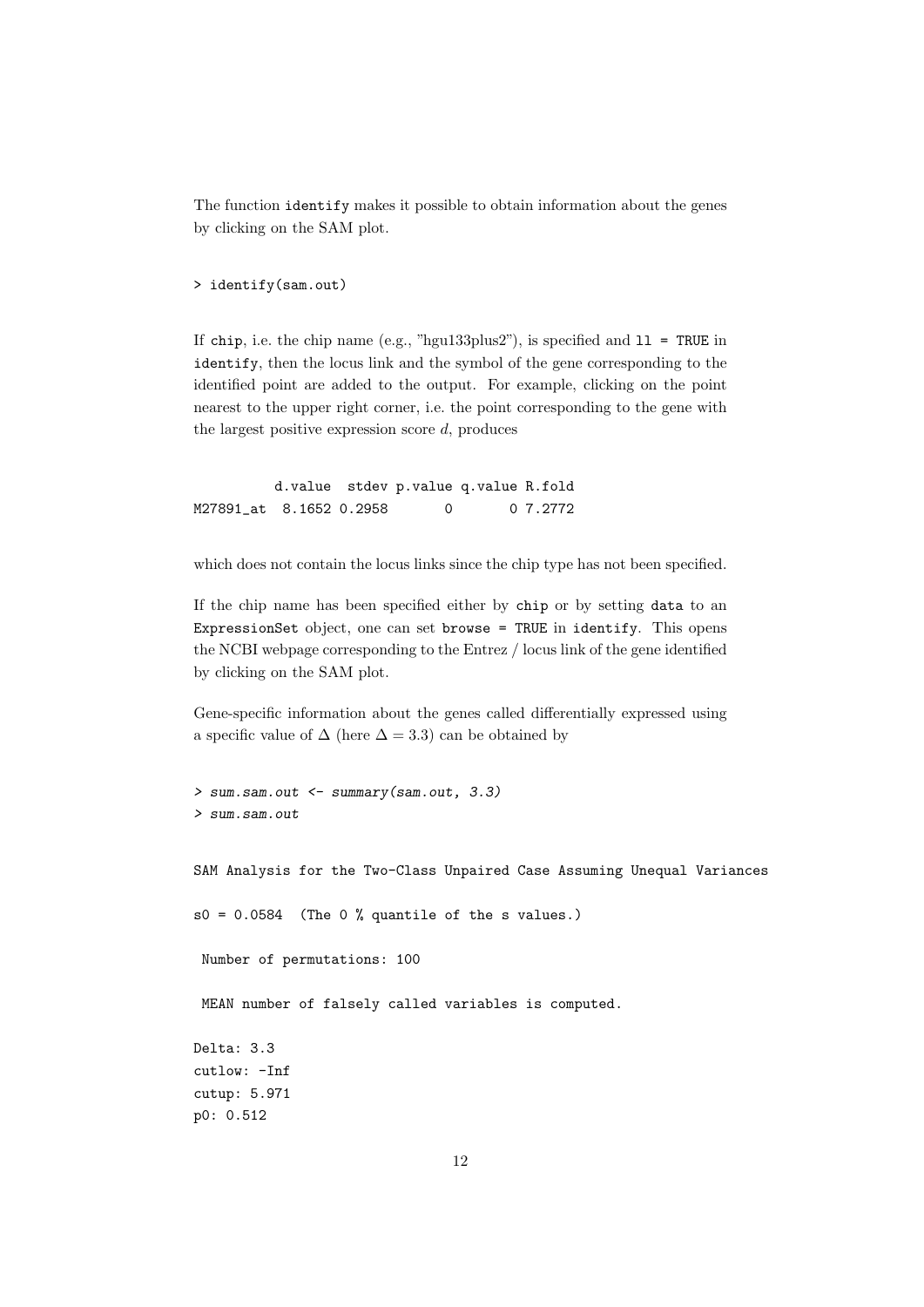```
Identified Genes: 5
Falsely Called Genes: 0
FDR: 0
```
Identified Genes (using Delta = 3.3):

|       |        |                |          | Row d.value stdev rawp q.value R.fold | Name               |
|-------|--------|----------------|----------|---------------------------------------|--------------------|
|       | 1 829  | 8.17 0.296     | $\Omega$ |                                       | 0 7.42 M27891_at   |
|       | 2 2124 | 7.96 0.178     | $\Omega$ |                                       | 0 3.68 X95735_at   |
|       | 3 2600 | $6.10 \t0.191$ | $\Omega$ |                                       | 0 2.87 L09209_s_at |
|       | 4 2664 | 5.98 0.392     | $\Omega$ |                                       | 0 6.46 Y00787 s at |
| $5 -$ | 766    | 5.97 0.173     | $\Omega$ |                                       | 0 2.61 M16038 at   |

The generated table contains the row numbers of the identified genes in the data matrix used (Row), the values of the test statistic (d.value) and the corresponding standard deviations, i.e. the values of the denominator of this statistic (stdev), the unadjusted p-values (rawp), the q-values (q.value), the fold changes (R.fold), and the names of the identified genes as specified in sam by gene.names (Name).

By default, in the output of summary the identified variables are called genes (or SNPs if method = cat.stat is used). To change this, use, e.g.,

```
> print(sum.sam.out, varNames = "Proteins")
```
SAM Analysis for the Two-Class Unpaired Case Assuming Unequal Variances

 $s0 = 0.0584$  (The 0 % quantile of the s values.)

Number of permutations: 100

MEAN number of falsely called variables is computed.

```
Delta: 3.3
cutlow: -Inf
cutup: 5.971
p0: 0.512
Identified Proteins: 5
Falsely Called Proteins: 0
FDR: 0
```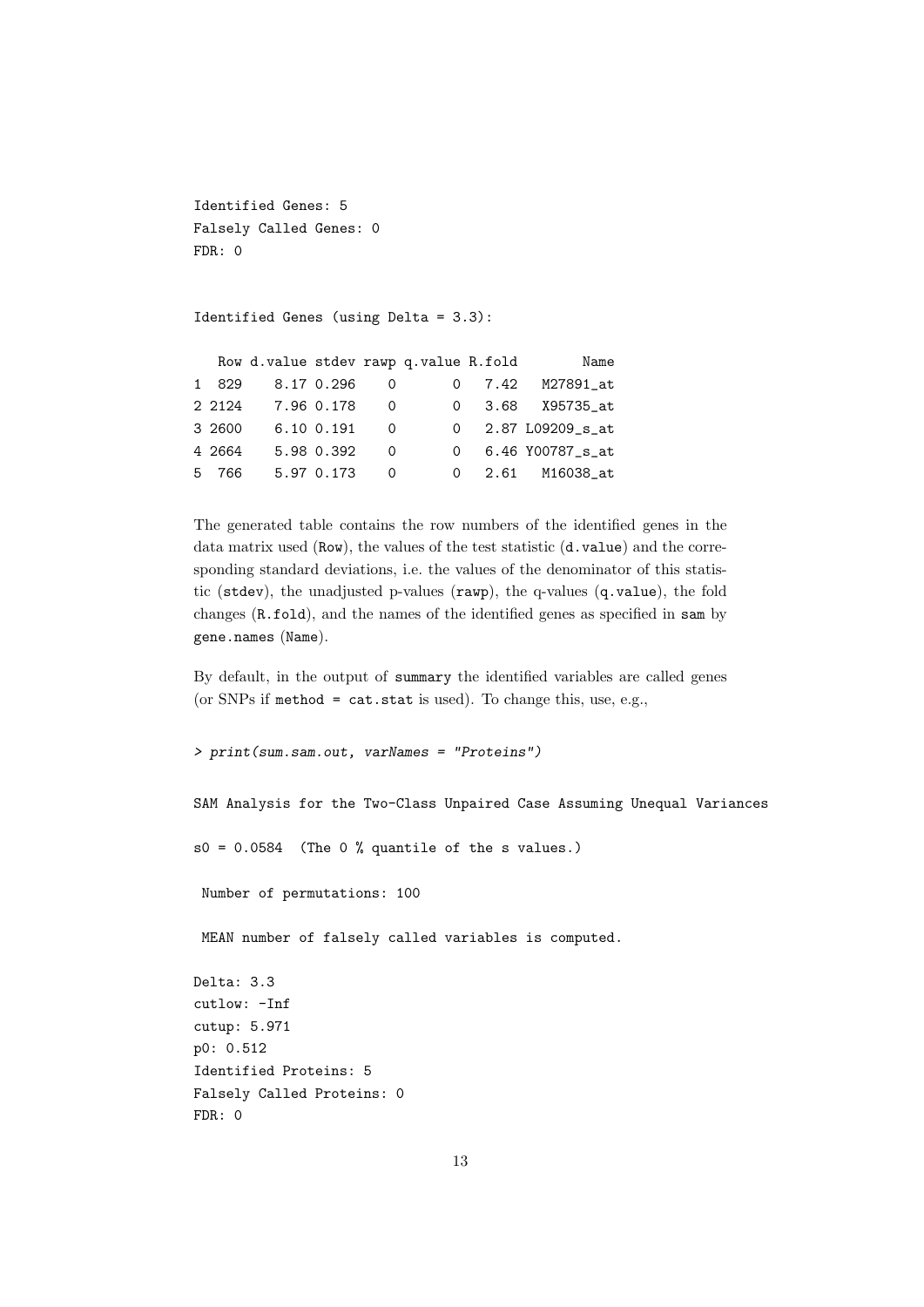Identified Proteins (using Delta = 3.3):

| Name               |  |     |            | Row d.value stdev rawp q.value R.fold |        |  |
|--------------------|--|-----|------------|---------------------------------------|--------|--|
| 0 7.42 M27891 at   |  |     | 8.17 0.296 |                                       | 1 829  |  |
| 0 3.68 X95735 at   |  | - 0 | 7.96 0.178 |                                       | 2 2124 |  |
| 0 2.87 L09209_s_at |  | - 0 | 6.10 0.191 |                                       | 3 2600 |  |
| 0 6.46 Y00787_s_at |  | - 0 | 5.98 0.392 |                                       | 4 2664 |  |
| 0 2.61 M16038 at   |  | - 0 | 5.97 0.173 |                                       | 5 766  |  |

if protein data is analyzed.

The rows of golub that contain the values of the differentially expressed genes can also be obtained by

> sum.sam.out@row.sig.genes

| M16038 at | M27891 at |      | X95735 at L09209 s at Y00787 s at |      |
|-----------|-----------|------|-----------------------------------|------|
| 766       | 829       | 2124 | 2600                              | 2664 |

the general information about the set of significant genes by

```
> sum.sam.out@mat.fdr
```
Delta p0 False Called FDR cutlow cutup j2 j1 1 3.3 0.511658 0 5 0 -Inf 5.970848 0 3047

and the gene-specific information by

```
> sum.sam.out@mat.sig
```

|                                      | Row d.value |                          |     | stdev rawp q.value R.fold |
|--------------------------------------|-------------|--------------------------|-----|---------------------------|
| M27891 at                            |             | 829 8.165222 0.2958251 0 |     | 0 7.422684                |
| X95735 at 2124 7.964784 0.1778697 0  |             |                          |     | 0 3.684479                |
| L09209 s at 2600 6.102371 0.1911219  |             |                          | - 0 | 0 2.872660                |
| Y00787_s_at 2664 5.975750 0.3918749  |             |                          | - 0 | 06.455137                 |
| M16038_at     766 5.970848 0.1731333 |             |                          | - 0 | 0 2.606597                |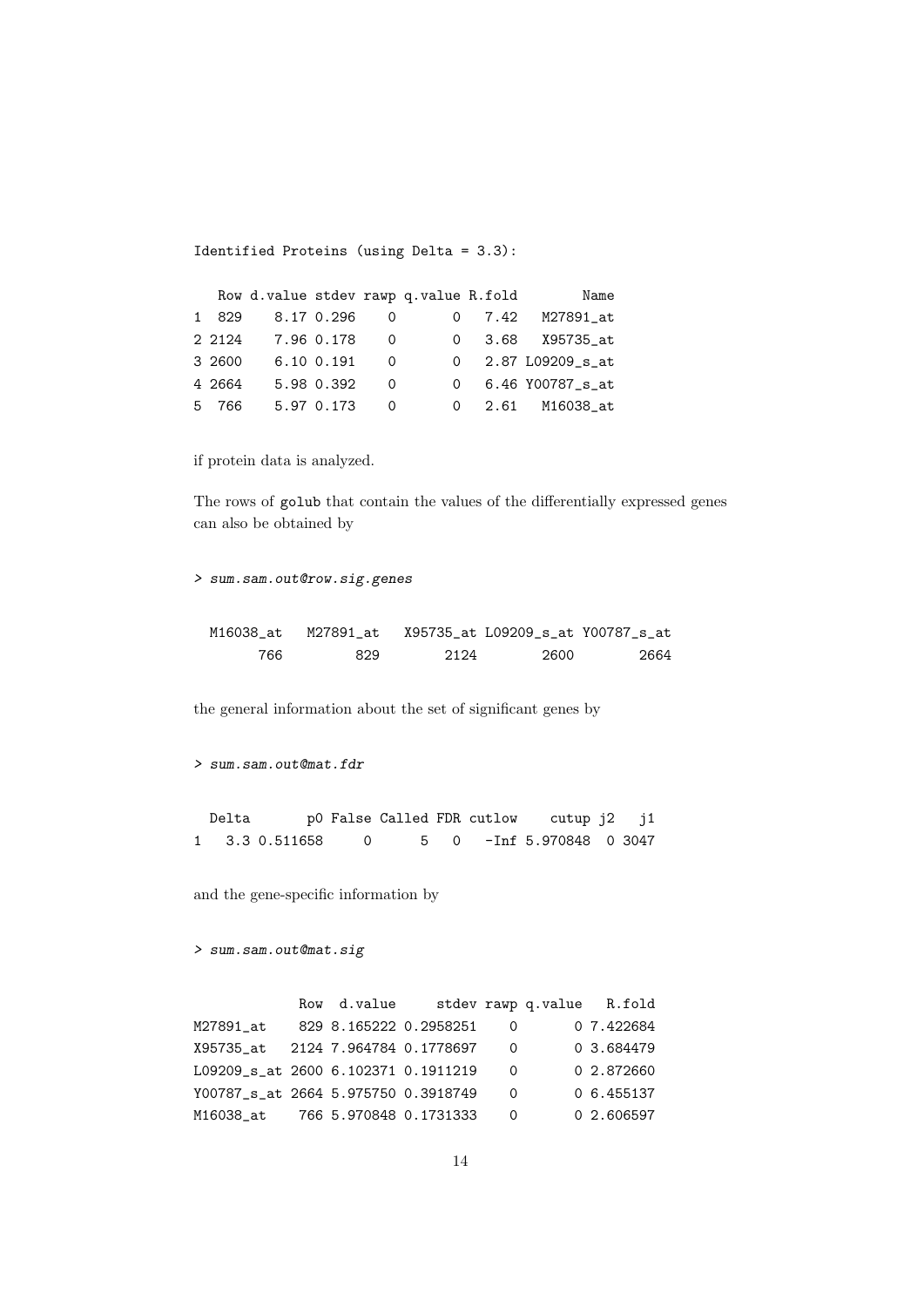To obtain just the names of the genes called significant using  $\Delta = 3.3$ ,

```
> list.siggenes(sam.out, 3.3)
[1] "M27891_at" "X95735_at" "L09209_s_at" "Y00787_s_at" "M16038_at"
```
If the value of  $\Delta$  and thus the number of differentially expressed genes should be identified for which the FDR is controlled at a level of, say, 0.05, call

```
> findDelta(sam.out, fdr = 0.05)
The threshold seems to be at
    Delta Called FDR
5 0.950385 872 0.050127
6 0.950386 871 0.049967
```
If there is one value of Delta for which FDR is exactly equal to 0.05, only this value of  $\Delta$  and the corresponding number of identified genes is returned. If there is no such  $\Delta$ , then a lower and upper bound for  $\Delta$  is shown. Here, we would use  $\Delta = 0.926010$ , as our goal is to find a value of  $\Delta$  for which FDR is less than or equal to 0.05.

Similarly, the estimated FDR can be obtained for a specific number of identified genes. E.g., calling 200 genes differentially expressed leads to an estimated FDR of 0.00145.

```
> findDelta(sam.out, genes = 200)
    Delta Called FDR
3 1.830469 200 0.0022
```
## 5 Empirical Bayes Analysis of Microarrays

If a moderated test score such as a moderated  $t$ - or  $F$ -statistic should be used in the Empirical Bayes Analysis of Microarray, the optimal choice of the fudge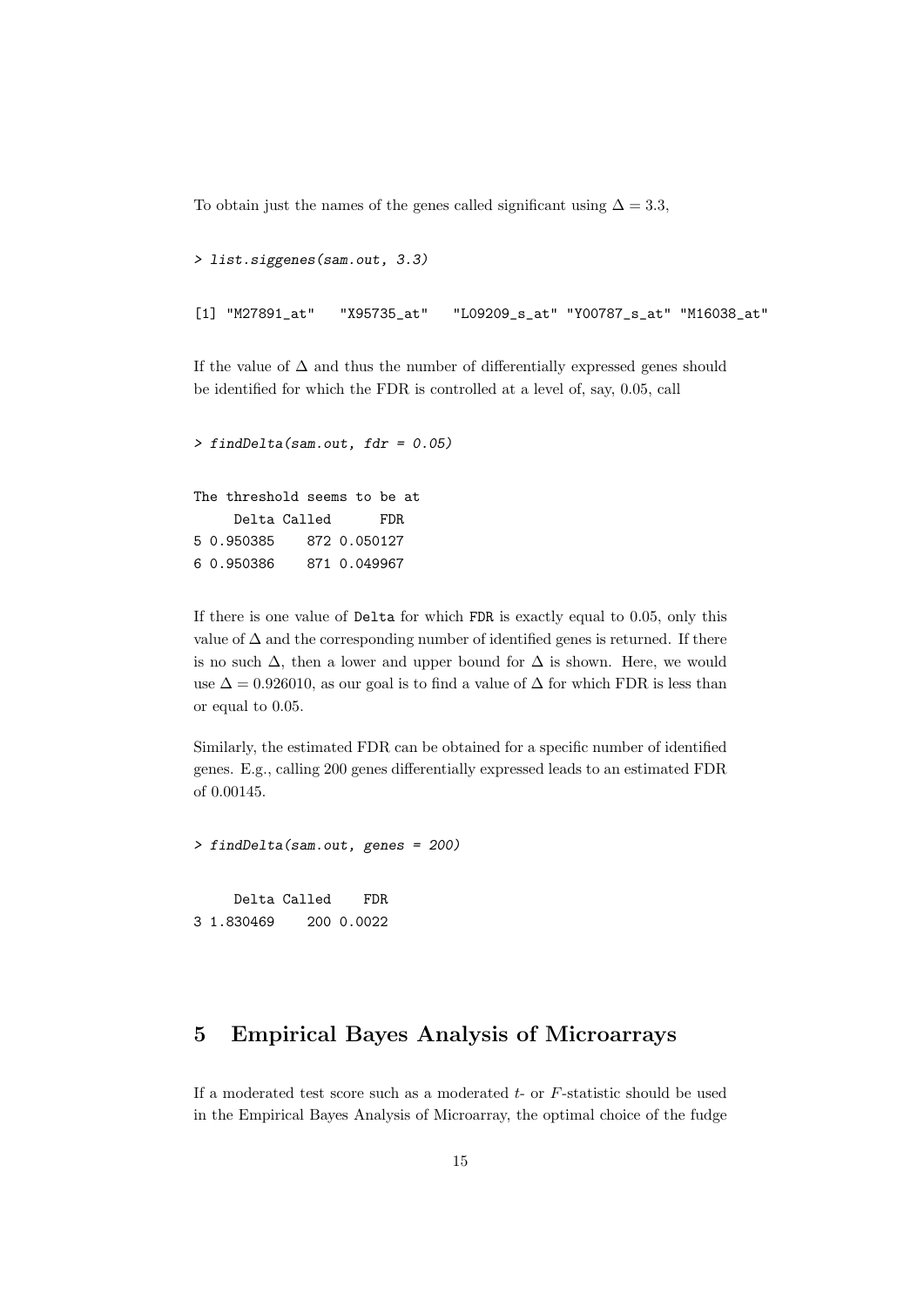factor  $a_0$  has to be specified prior to the actual EBAM analysis by a standardized version of the EBAM analysis (for details, see Efron et al., 2001). This standardized analysis can be performed using the function find.a0.

Considering the Golub et al. (1999) data as provided by the package multtest, this analysis is thus done by

```
> find.out <- find.a0(golub, golub.cl, rand = 123)
```
where **rand** sets the random number generator in an reproducible state.

> find.out

EBAM Analysis for the Two-Class Unpaired Case Assuming Unequal Variances

Selection Criterion: Posterior >= 0.9

|          | aO Quantile Number | FDR.       |
|----------|--------------------|------------|
| 1 0.0000 |                    | 634 0.0309 |
| 2 0.0584 | $\Omega$           | 622 0.0310 |
| 3 0.1183 | 0.2                | 584 0.0321 |
| 4 0.1456 | 0.4                | 573 0.0327 |
| 5 0.1789 | 0.6                | 560 0.0332 |
| 6 0.2270 | 0.8                | 543 0.0342 |
| 7 0.6528 | $\overline{1}$     | 461 0.0391 |
|          |                    |            |

Suggested Choice for a0: 0

To obtain the number of identified genes and the estimated FDR for another than the default value of delta, i.e. the minimum posterior probability for a gene to be called differentially expressed, say  $delta = 0.95$ , call

> print(find.out, 0.95)

EBAM Analysis for the Two-Class Unpaired Case Assuming Unequal Variances

Selection Criterion: Posterior >= 0.95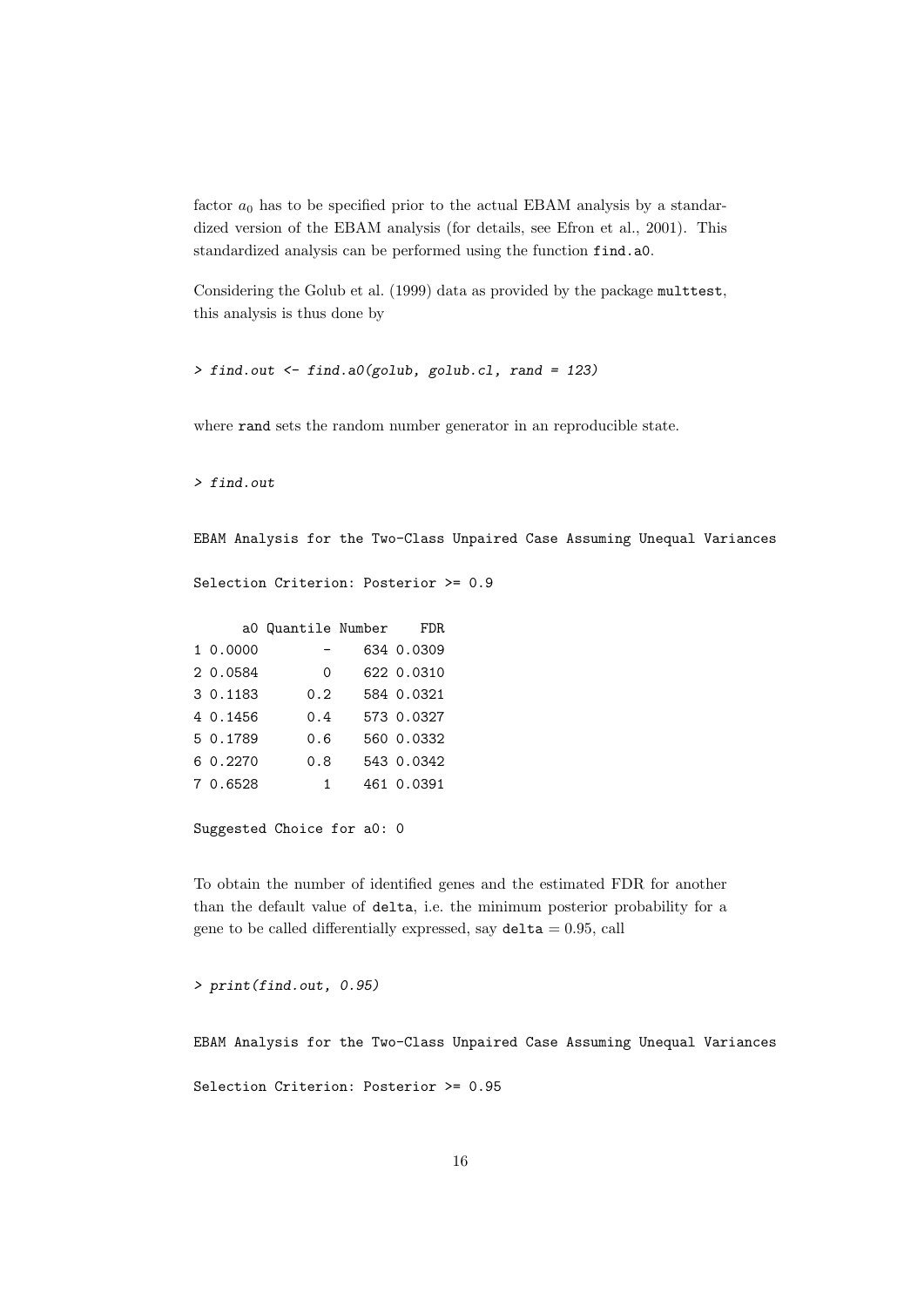|          | aO Quantile Number | FDR.       |
|----------|--------------------|------------|
| 1 0.0000 |                    | 466 0.0156 |
| 2 0.0584 | $\Omega$           | 457 0.0157 |
| 3 0.1183 | 0.2                | 423 0.0164 |
| 4 0.1456 | 0.4                | 411 0.0166 |
| 5 0.1789 | 0.6                | 398 0.0169 |
| 6 0.2270 | 0.8                | 381 0.0175 |
| 7 0.6528 | $\overline{1}$     | 300 0.0204 |

Suggested Choice for a0: 0

Note that a gene is called differentially expressed if

- its posterior probability is larger than or equal to delta,
- there is no gene with a more extreme test score (i.e a larger value if the score is positive, or a smaller value if the score is negative) than the considered gene that is not called differentially expressed.

The output of find. a0 suggest a value for the fudge factor  $a_0$ . This suggestion is based – as proposed by Efron et al.  $(2001)$  – on the number of differentially expressed genes. (The value of  $a_0$  is chosen that leads to the largest number of differentially expressed genes.)

One, however, should also consider the estimated FDR and take a look on the plot of the logit-transformed posterior probabilities for the different values of  $a_0$ . The plot displayed in Figure 2 can be generated by

> plot(find.out)

After having determined the optimal choice for  $a_0$ , the actual EBAM analysis with the choice suggested by find.a0 can be done by

> ebam(find.out)

EBAM Analysis for the Two-Class Unpaired Case Assuming Unequal Variances

Fudge Factor: a0 = 0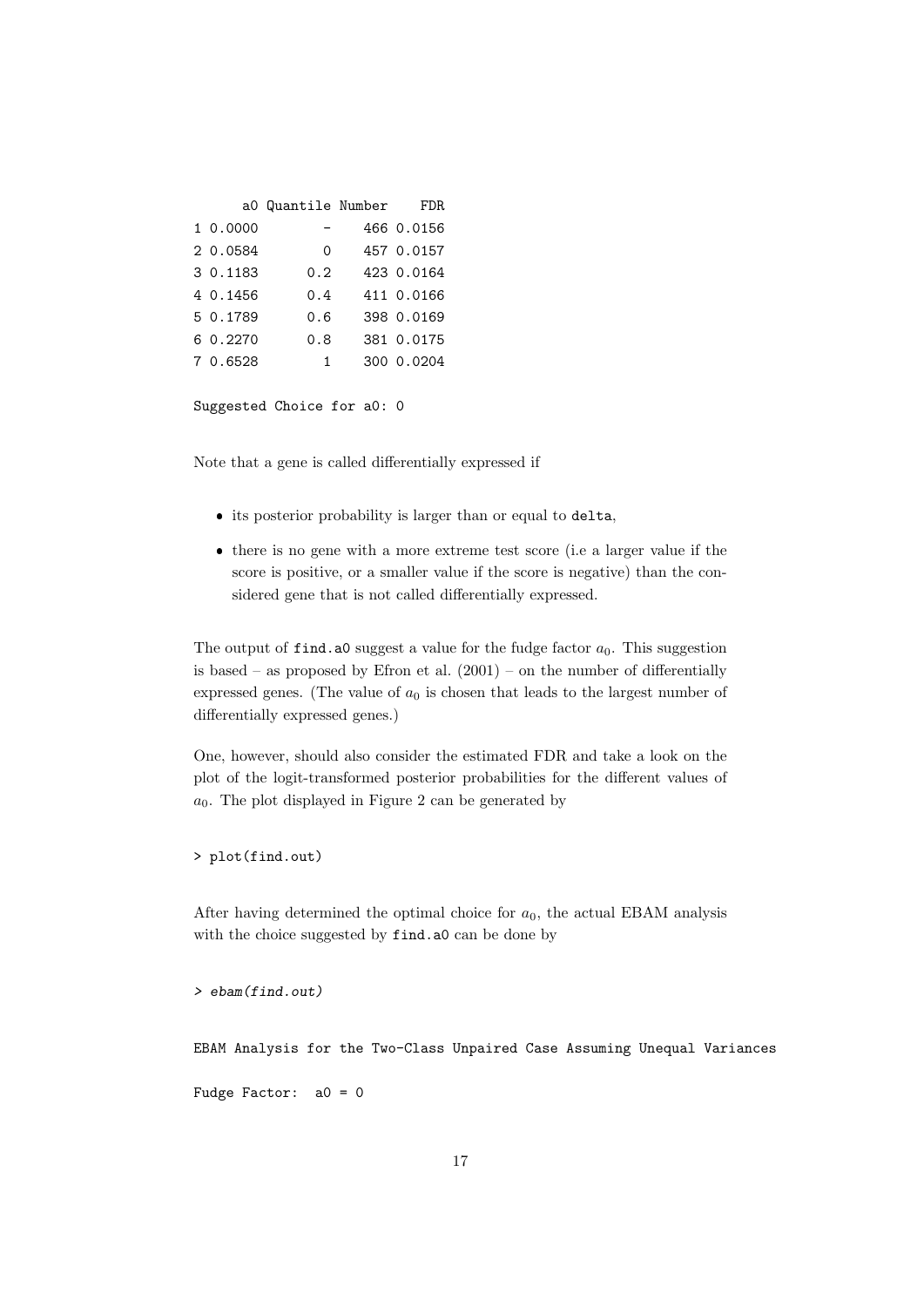



Figure 2: Logit-transformed posterior probabilities for standardized EBAM analyses using different values of the fudge factor  $a_0$ .

Delta Number FDR 1 0.9 576 0.0295

If one would like to use another value of  $a_0$ , let's say the minimum, i.e. the 0% quantile, of the standard deviations of the genes, which is comprised by the second row of find.out, then the EBAM analysis can be performed by

```
> ebam(find.out, which.a0 = 2)
```
EBAM Analysis for the Two-Class Unpaired Case Assuming Unequal Variances

Fudge Factor:  $a0 = 0.0584$ 

Delta Number FDR 1 0.9 700 0.032

Since in find.a0 a fast, crude estimate for the number of falsely called genes (i.e. the number of genes expected under the null hypothesis to have a posterior probability larger than or equal to delta) is used instead of the exact number. If the analysis should directly start with calling ebam, it is thus necessary to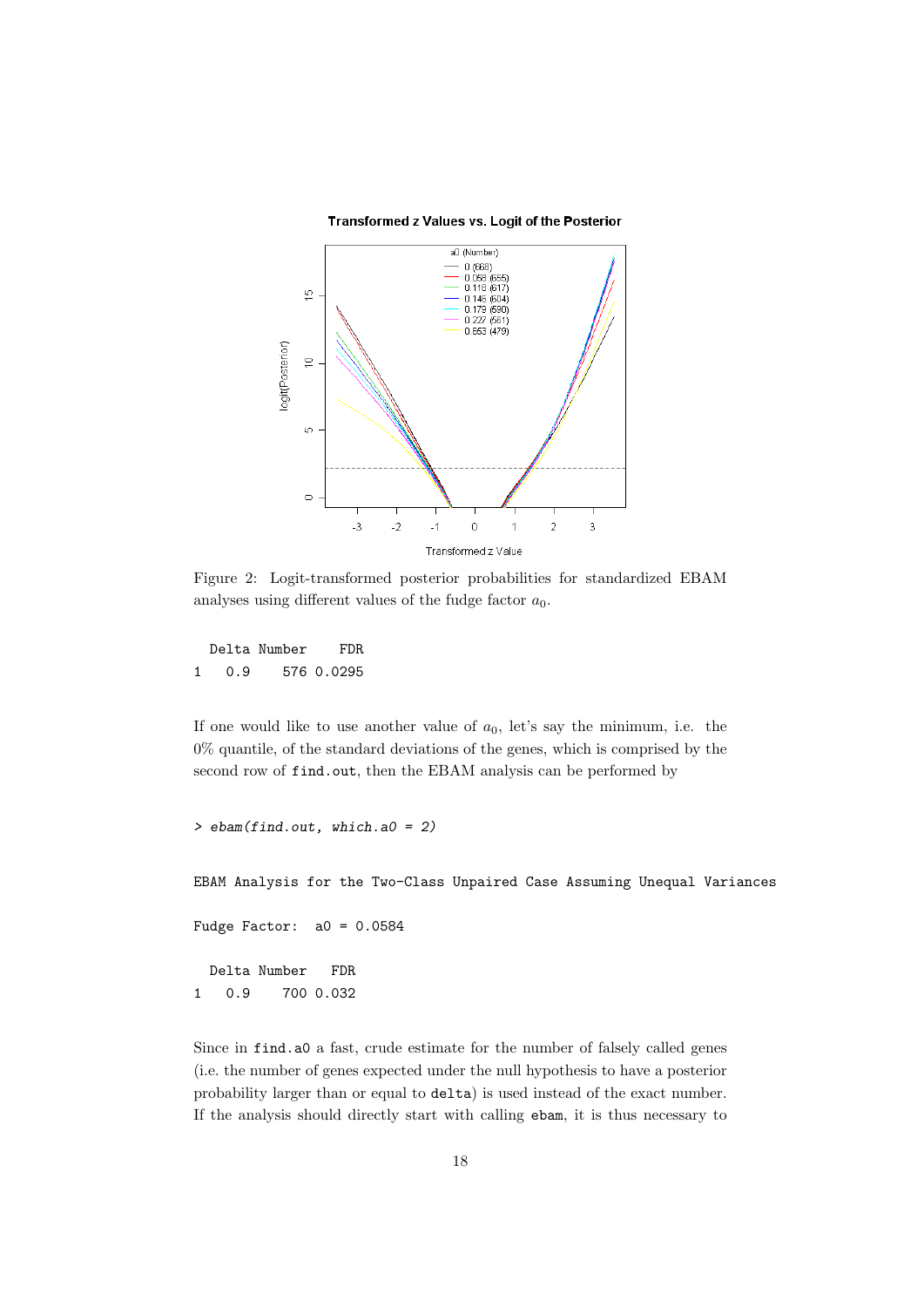set fast = TRUE to employ this crude estimate, and therefore, obtain the same results as with a combination of find.a0 and ebam.

Thus,

```
> ebam(golub, golub.cl, a0 = 0, fast = TRUE, rand = 123)
```
EBAM Analysis for the Two-Class Unpaired Case Assuming Unequal Variances

```
Fudge Factor: a0 = 0
```
Delta Number FDR 1 0.9 576 0.0295

leads to the same results as

```
ebam(find.out)
```
since  $a_0 = 0$  is suggested by find. out as the optimal choice for the fudge factor.

The exact mean number of falsely called genes is used when fast = FALSE, which is the default setting for fast. Thus,

> ebam.out  $\leq$  ebam(golub, golub.cl, a0 = 0, rand = 123)

leads to the results of the EBAM analysis employing the exact mean number of falsely called genes and the value for the fudge factor identified in the analysis with find.a0.

By default, the number of differentially expressed genes and the estimated FDR is computed for  $delta = 0.9$ . To get these statistics for other values of  $delta$ , say 0.91, 0.92, ..., 0.99, call

> print(ebam.out, seq(0.91, 0.99, 0.01))

EBAM Analysis for the Two-Class Unpaired Case Assuming Unequal Variances

Fudge Factor: a0 = 0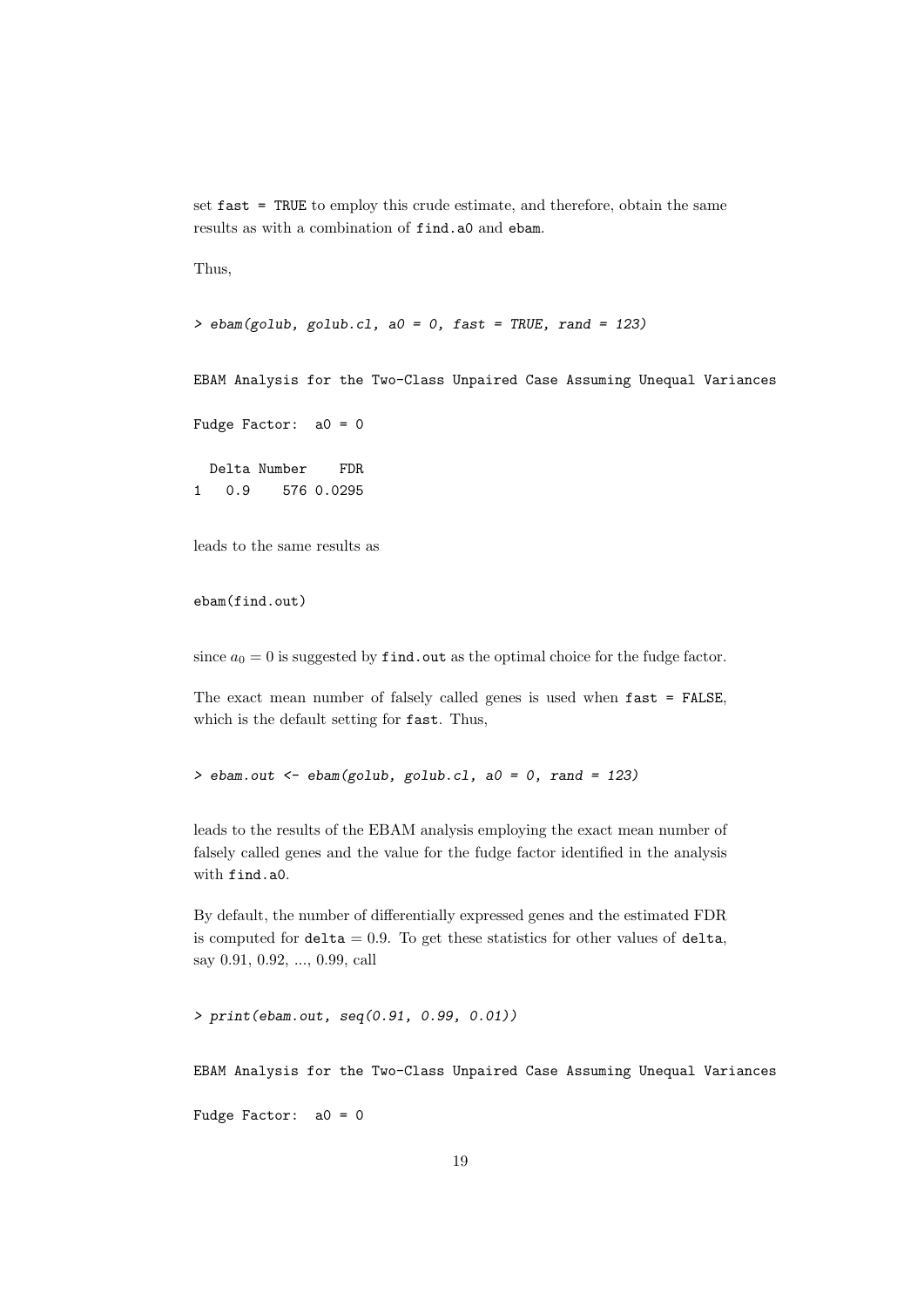

Figure 3: Plot of the posterior probabilities from the actual EBAM analysis using  $delta = 0.9$  as threshold for a gene to be called differentially expressed.

|   |       | Delta Number | FDR.       |
|---|-------|--------------|------------|
| 1 | 0.91  |              | 673 0.0268 |
| 2 | 0.92  |              | 644 0.0239 |
| 3 | 0.93  |              | 610 0.0211 |
| 4 | 0.94  |              | 569 0.0188 |
| 5 | 0.95  |              | 531 0.0157 |
| 6 | Ი. 96 |              | 483 0.0126 |
| 7 | 0.97  |              | 430 0.0095 |
| 8 | ი. 98 |              | 361 0.0066 |
| 9 | ი. 99 |              | 251 0.0038 |
|   |       |              |            |

The posterior probabilities can be plotted by

> plot(ebam.out, 0.9)

where the threshold delta for a gene to be called differentially expressed has to be specified (see Figure 3).

Having selected a value for delta, say 0.99997, gene-specific information can be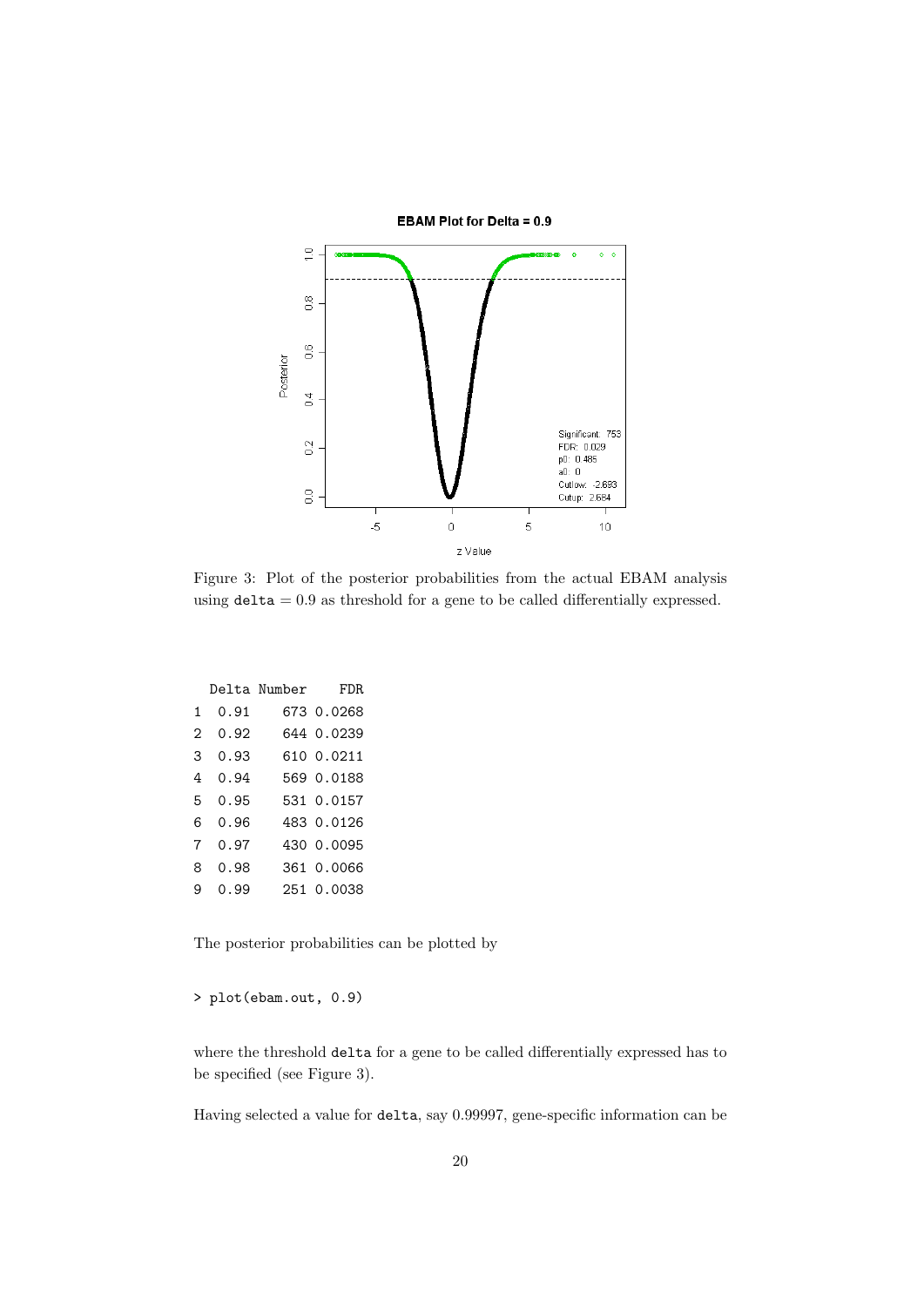```
obtained by
```

```
> summary(ebam.out, 0.99997)
```
EBAM Analysis for the Two-Class Unpaired Case Assuming Unequal Variances

```
Delta: 0.99997
a0: 0
p0: 0.4974
Cutlow: -Inf
Cutup: 9.7758
Identified Genes: 2
Estimated FDR: 0
```

```
Identified Genes (posterior >= 0.99997):
```

|  |               | Row z.value posterior local.fdr |                |
|--|---------------|---------------------------------|----------------|
|  | 1 2124 10.578 |                                 | 1 3.718e-06    |
|  | 2 829 9.776   |                                 | $1, 9.356e-06$ |

The generated table contains the row numbers of the identified genes in the data matrix (Row), the values of the test statistic (z.value), the posterior probabilities (posterior), and an adhoc estimate of the local FDR (local.fdr, see Efron et al., 2001).

Instead of employing find.a0 to identify an optimal value of  $a_0$  and using this value to compute a moderated t-statistic, it is also possible to use the ordinary *t*-statistic by setting  $a_0 = 0$  in find.a0. (Since for the Golub et al. (1999)  $a_0 = 0$  is the optimal choice for the fudge factor, this analysis has already been done with output ebam.out).

Note that actually Welch's t-statistic (assuming unequal group variances) is computed by default. If you would like to use the (moderated)  $t$ -statistic assuming equal group variances, call

 $>$  ebam(golub, golub.cl, a0 = 0, var.equal = TRUE, rand = 123)

EBAM Analysis for the Two-Class Unpaired Case Assuming Equal Variances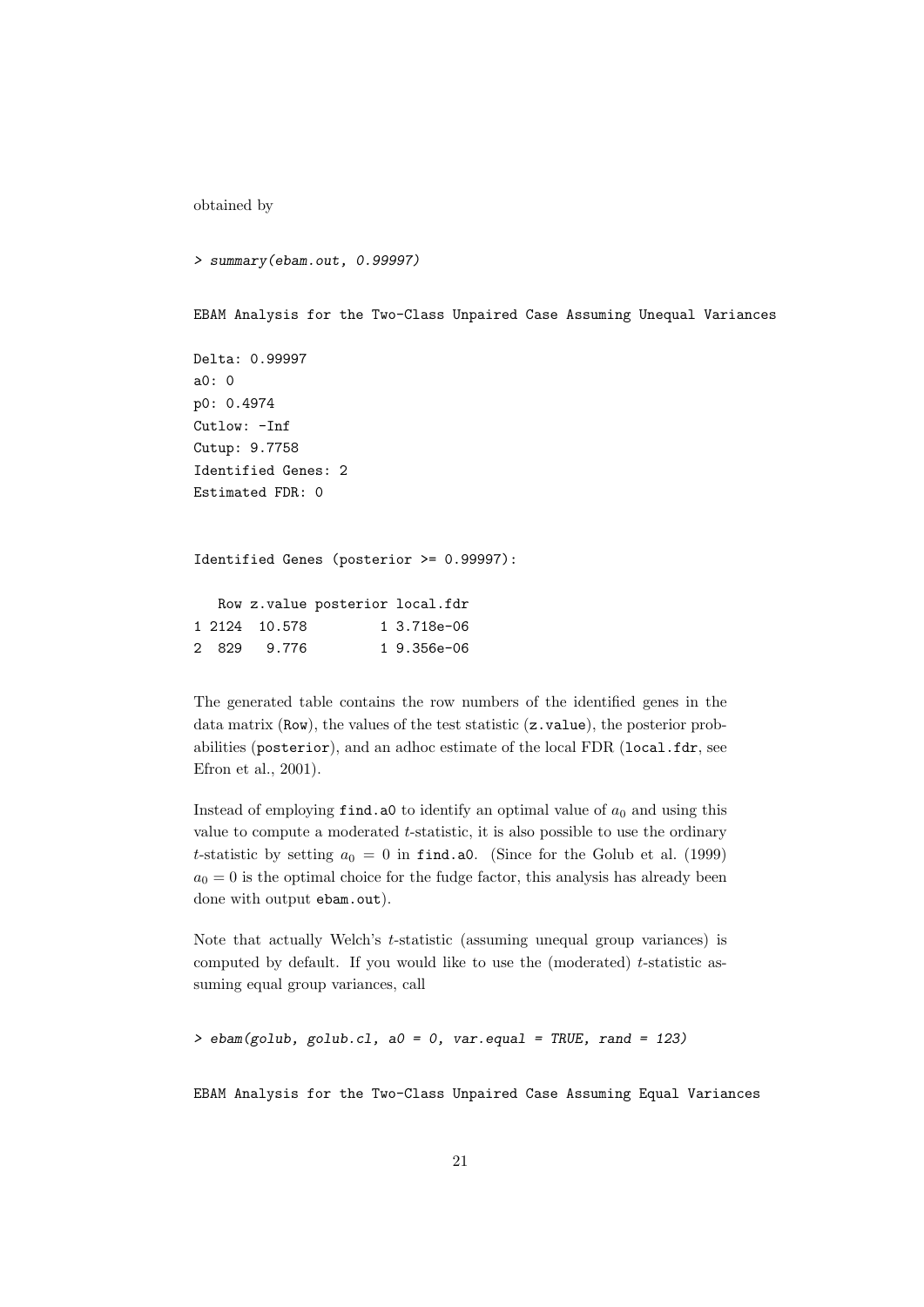```
Fudge Factor: a0 = 0
 Delta Number FDR
1 0.9 699 0.0297
```
If you do not want to find the optimal value for the fudge factor, but would like to use a reasonable value for  $a_0$ , say the median, i.e. the 50% quantile, of the standard deviations of the genes, call

```
> ebam(golub, golub.cl, quan.a0 = 0.5, rand = 123)
```
EBAM Analysis for the Two-Class Unpaired Case Assuming Unequal Variances

Fudge Factor:  $a0 = 0.1612$ 

Delta Number FDR 1 0.9 647 0.0303

Instead of using a moderated t-statistic, it is also possible to employ Wilcoxon rank sum statistic. Since in this case it is not necessary to specify a value for  $a_0$ , an EBAM analysis with Wilcoxon rank sums is performed by

> ebam(golub, golub.cl, method = wilc.ebam, rand =123)

EBAM Analysis for the Two-Class Unpaired Case Using Wilcoxon Rank Sums

Delta Number FDR 1 0.9 736 0.0273

# 6 Writing your own Score Function

It is also possible to write your own function for computing other test scores as the one provided by siggenes (see Chapter 2).

For all three wrappers sam, find.a0 and ebam, this function must have as input the two required arguments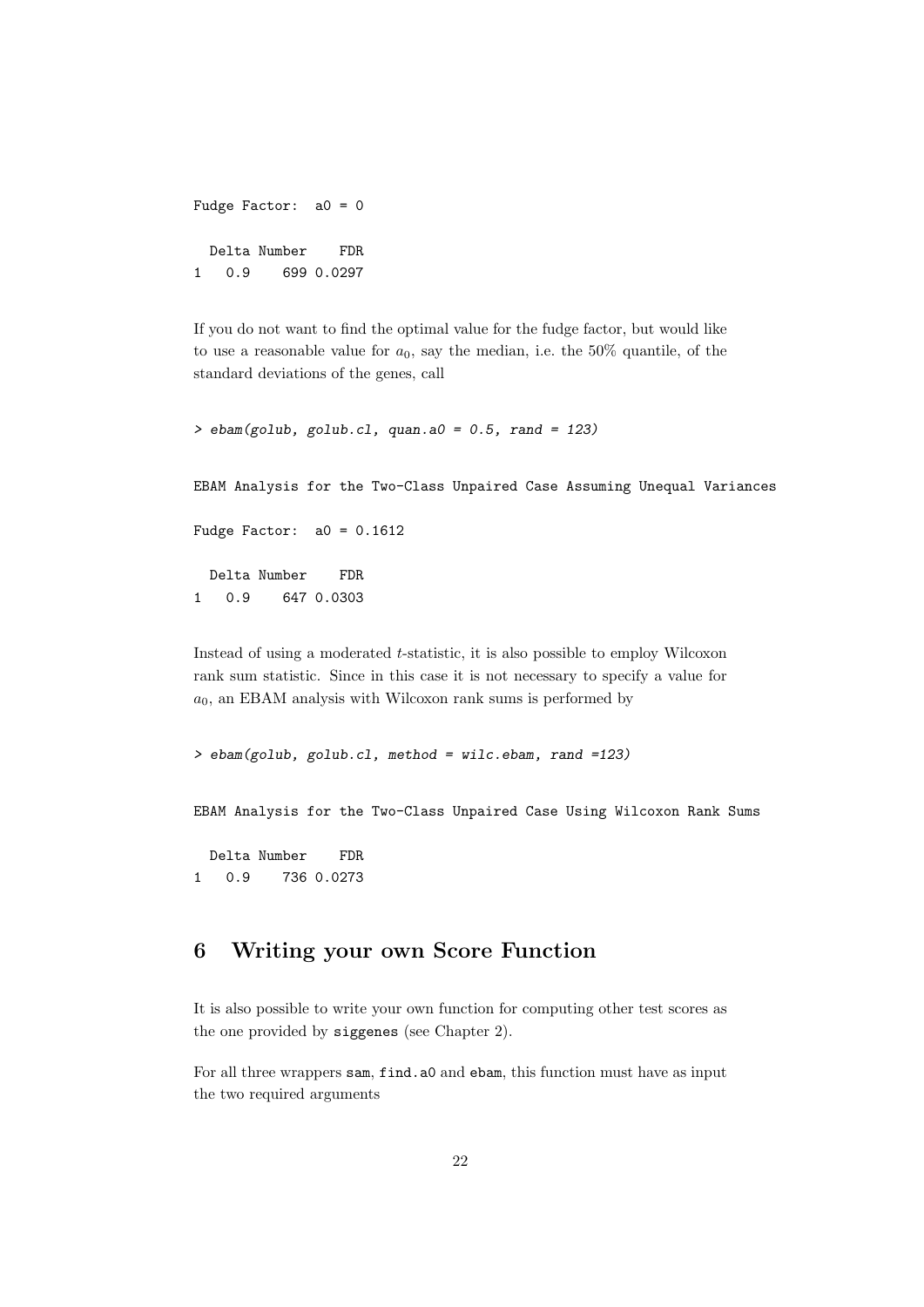- data: A matrix or data frame containing the data. Each row of this data set should correspond to one of the  $m$  variables (e.g., genes), and each column to one of the n observations.
- cl: A vector consisting of the class labels of the observations.

The function can also have additional optional arguments, i.e. arguments for which a default is specified, which can be called in sam, find.a0 or ebam.

#### 6.1 sam

The output of a function that should be used in sam must be a list consisting of the following objects:

- d: A numeric vector containing the test scores of the genes.
- d.bar: A numeric vector of length na.exclude(d) consisting of the sorted test scores expected under the null hypothesis.
- p.value: A numeric vector of the same length and order as d containing the p-values of the genes.
- vec.false: A numeric vector of the same length as d consisting of the onesided expected numbers of falsely called genes, i.e. the mean numbers of test scores that are larger than the test scores of the genes if the test scores of the genes are positive, and the mean number of test scores smaller than the test scores of the genes if the test scores of the genes are negative. Let's, e.g., assume that the observed test scores are

 $c(2.4, -1.2, -0.8, 1.3)$ 

and the test scores obtained by two permutations of the class labels are given by

 $c(1.4, 2.5, -1.4, -0.8, 2, 1.1, -0.9, -2.3)$ 

then vec.false is given by

 $c(0.5, 1, 2, 1.5)$ 

since, e.g., one value from the two permutations is larger than 2.4 (thus,  $1/2$  is the one-sided expected number of falsely called genes), and two values are smaller than -1.2 (thus, 2/2 is the one-sided expected number of falsely called genes).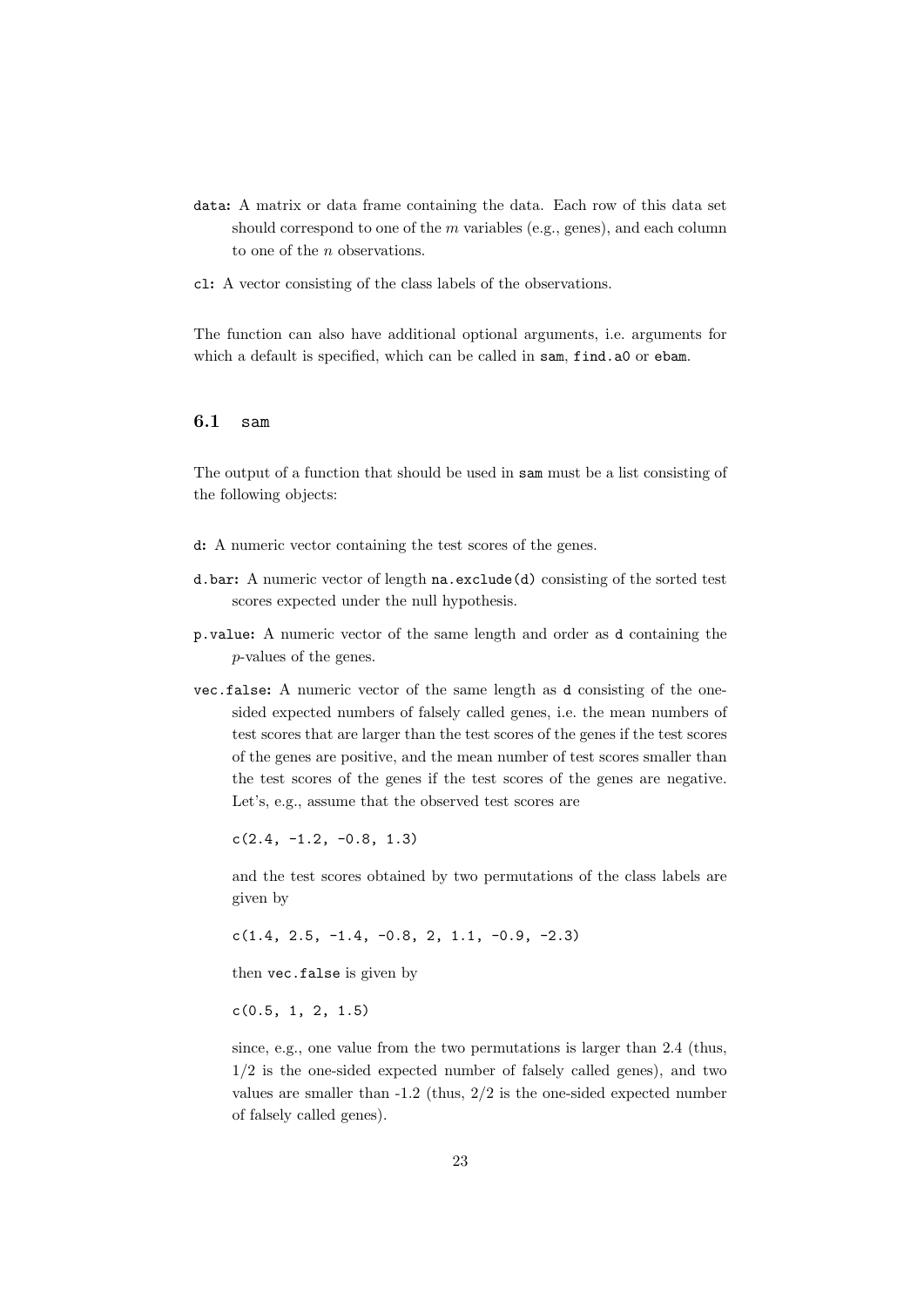- s: A numeric vector containing the standard errors of the expression values. If no standard errors are available, set  $s = numeric(0)$ .
- s0: A numeric value specifying the fudge factor. If the fudge factor is not computed, set  $s0 = numeric(0)$ .
- mat.samp: A  $B \times n$  matrix containing the permuted class labels. Set mat.samp  $=$  matrix(numeric(0)) if the exact null distribution is known.
- msg: A character vector containing messages that are displayed when the SAM specific S4 methods print and summary are called. Should end with "\n\n". If no message should be shown, set msg=""
- fold: A numeric vector containing the fold changes of the genes. Should be set to numeric(0) if another analysis than a two-class analysis is performed.

Assume, e.g., that we would like to perform a SAM analysis with the ordinary t-statistic assuming equal group variances and normality. The code of a function t.stat for such an analysis is given by

```
> t.stat <- function(data, cl){
+ require(genefilter) ||
+ stop("genefilter required.")
+ cl <- as.factor(cl)
+ row.out <- rowttests(data, cl)
+ d <- row.out$statistic
+ m <- length(na.exclude(d))
+ d.bar <- qt(((1:m) - 0.5)/m, length(cl) - 2)
+ p.value <- row.out$p.value
+ vec.false <- m * p.value/2
+ s <- row.out$dm/d
+ msg <- paste("SAM Two-Class Analysis",
+ "Assuming Normality\n\n")
+ list(d = -d, d.bar = d.bar, p.value = p.value,
+ vec.false = vec.false, s = s, s0 = 0,
+ mat.samp = matrix(numeric(0)),
+ msg = msg, fold = numeric(0))
+ }
```
where row. out\$dm is a vector containing the numerators of the t-statistics.

Note that in the output of  $t$ . stat d is set to  $-d$ , since in rowttests the mean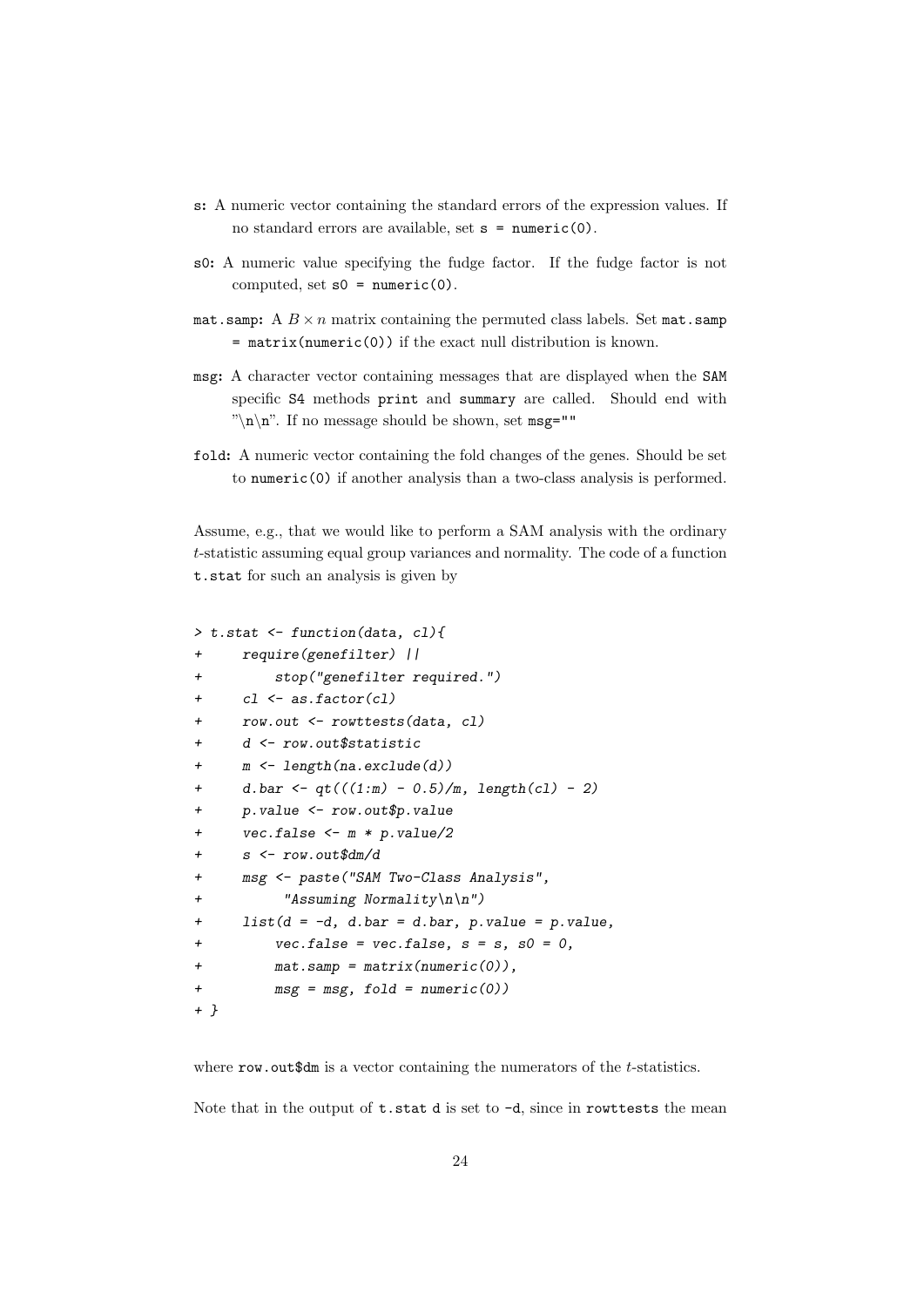of group 2 is subtracted from the mean of group 1, whereas in sam with method = d.stat the difference is taken the other way around.

Now  $t.$  stat can be used in sam by setting method =  $t.$  stat:

```
> sam(golub, golub.cl, method = t.stat)
```
SAM Two-Class Analysis Assuming Normality

|              | Delta | p0        |                          | False Called | FDR.           |
|--------------|-------|-----------|--------------------------|--------------|----------------|
| $\mathbf{1}$ |       |           | 0.1 0.496 2565.546       |              | 2808 0.453283  |
| 2            |       |           | 0.8 0.496 407.898        |              | 1426 0.141912  |
| 3            |       | 1.5 0.496 | 25.57                    |              | 631 0.020104   |
| 4            |       | 2.2 0.496 | 0.755                    |              | 220 0.001703   |
| 5            |       | 2.8 0.496 | 0.032                    |              | 86 0.000182    |
| 6            |       | 3.5 0.496 | 0.001                    |              | 39 1.76e-05    |
| 7            |       |           | 4.2 0.496 1.29e-05       |              | $97.09e-07$    |
| 8            |       |           | $4.9 \t0.496 \t4.8e-0.9$ |              | $1, 2.38e-0.9$ |
| 9            |       |           | 5.6 0.496 4.8e-09        |              | $12.38e-09$    |
| 10           |       | 6.3 0.496 | Ω                        | Ω            | ∩              |

#### 6.2 find.a0

A function that should be used as method in find.a0 must return a list consisting of

- r: A numeric vector containing the numerator of the observed test scores of the genes.
- s: A numeric vector comprising the denominator of the observed test scores of the genes.
- mat.samp: A matrix in which each row represents one of the permutations of the vector cl of the classlabels.
- z.fun: A function that computes the values of the test statistics for each gene. This function must have the required arguments data and cl, but no further arguments. Its output must be a list consisting of two objects: One called r that contains the numerator of the test statistic, and the other called s comprising the denominator of the test score. (This function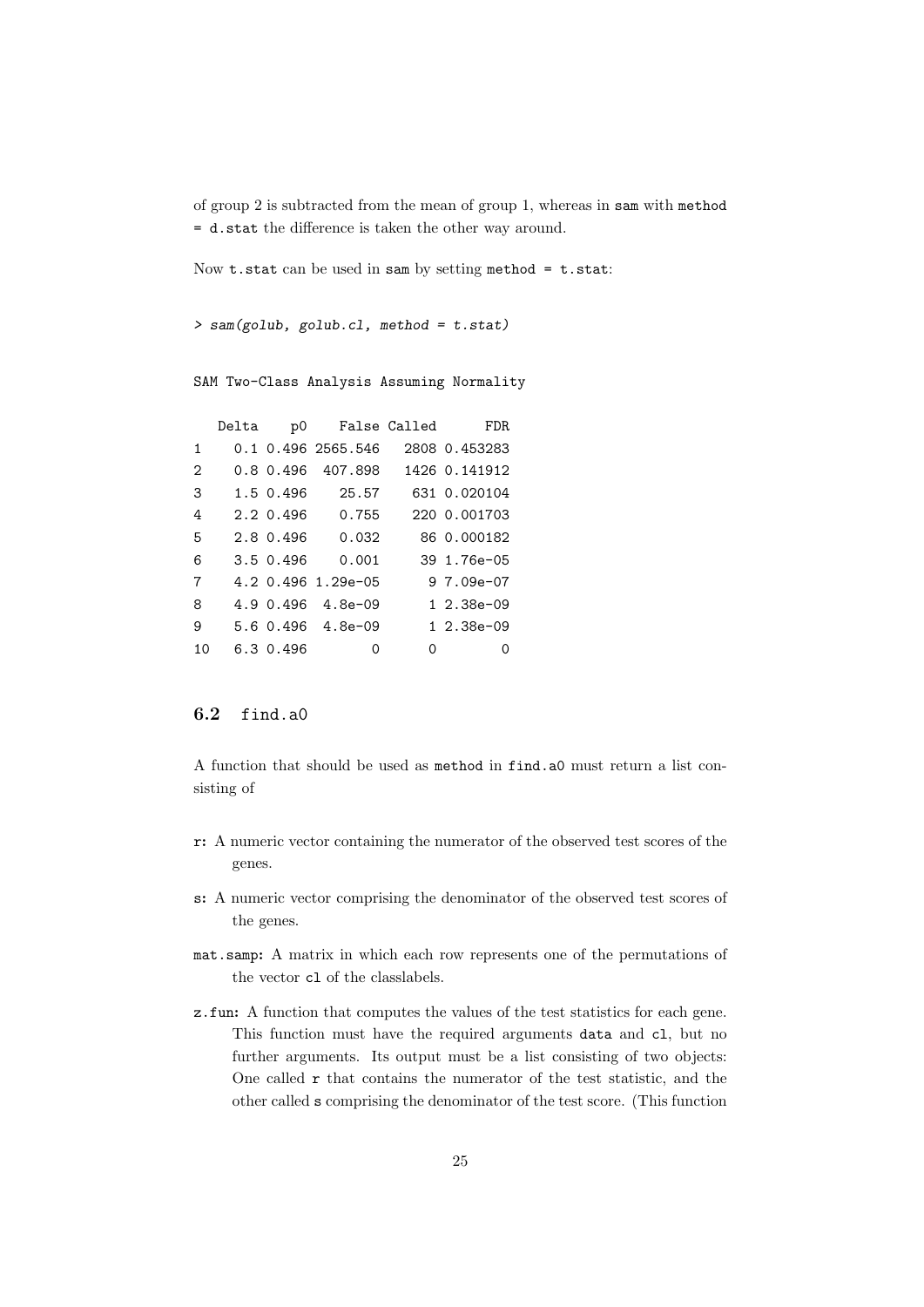is used to compute the test scores when considering the permuted class labels.)

In find.a0, both the observed and the permuted  $z$ -values are monotonically transformed such that the observed z-values follow a standard normal distribution. If the observed  $z$ -values, however, should follow another distribution, the output of the function that should be used in find.a0 must also contain an object called

z.norm: A numeric vector of the same length as r containing the appropriate quantiles of the distribution to which the observed z-values should be tranformed.

It is also possible to specify a header that is shown when printing the output of find.a0 by adding the object

msg: A character vector containing the message that is displayed when the FindA0 specific method print is called. Should end with " $\langle n \rangle n$ ".

For an example, let's assume that we would like to implement an alternative way for using a moderated version of the ordinary  $t$ -statistic in find.a0. This function based on rowttests from the packages genefilter could, e.g., be specified by

```
> t.find \le function(data, cl, B = 50){
+ require(genefilter)
+ z.fun <- function(data, cl){
+ cl <- as.factor(cl)
+ out <- rowttests(data, cl)
+ r<- out$dm
+ s<- r / out$statistic
+ return(list(r = -r, s = s))+ }
+ mat.samp <- matrix(0, B, length(cl))
+ for(i in 1:B)
+ mat.samp[i, ] <- sample(cl)
+ z.out <- z.fun(data, cl)
+ msg <- paste("EBAM Analysis with a Moderated t-Statistic\n\n")
+ list(r = z.out \r, s = z.out \s,
```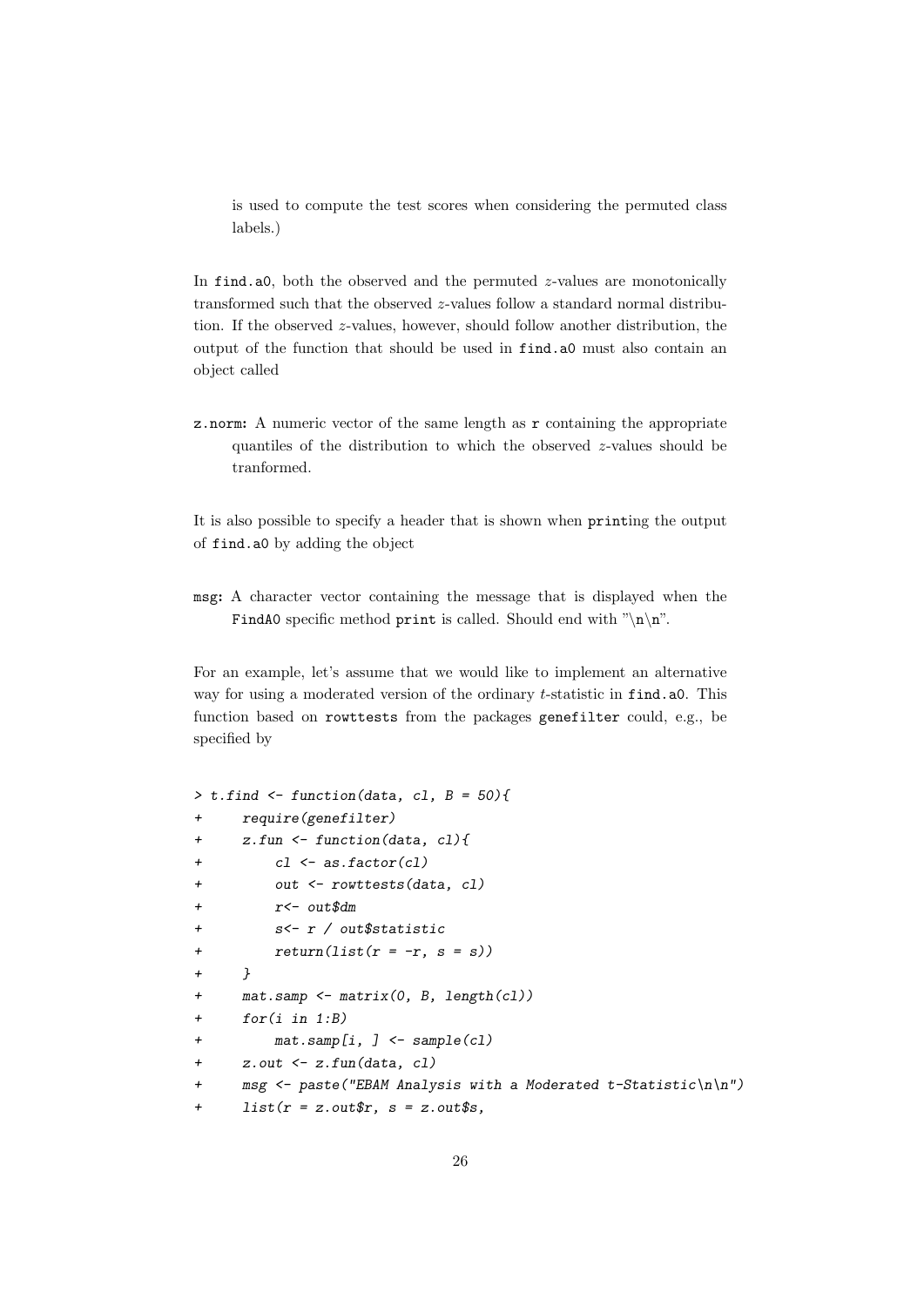+ mat.samp = mat.samp, z.fun = z.fun, msg = msg) + }

Note that in the output of  $z$ .fun r is set to  $-r$ , since in rowttests the mean of group 2 is subtracted from the mean of group 1, whereas in find.a0 with method = z.find the difference is taken the other way around.

Now  $t$ .find can be employed in find.a0 by setting method =  $t$ .find:

 $>$  t.out  $\le$  find.a0(golub, golub.cl, method = t.find, B = 100, rand =123) > t.out

EBAM Analysis with a Moderated t-Statistic

Selection Criterion: Posterior >= 0.9

|          | aO Quantile Number | <b>FDR</b> |
|----------|--------------------|------------|
| 1 0.0000 |                    | 629 0.0300 |
| 2 0.0606 | $\Omega$           | 602 0.0299 |
| 3 0.1292 | 0.2                | 583 0.0314 |
| 4 0.1562 | 0.4                | 559 0.0318 |
| 5 0.1849 | 0.6                | 549 0.0324 |
| 6 0.2272 | 0.8                | 536 0.0332 |
| 7 0.6418 | $\overline{1}$     | 457 0.0387 |
|          |                    |            |

Suggested Choice for a0: 0

which produces the same results as

> find.a0(golub, golub.cl, var.equal = TRUE, rand =123)

EBAM Analysis for the Two-Class Unpaired Case Assuming Equal Variances

Selection Criterion: Posterior >= 0.9

|          | aO Quantile Number | FDR.       |
|----------|--------------------|------------|
| 1 0.0000 |                    | 629 0.0300 |
| 2 0.0606 | ∩                  | 602 0.0299 |
| 3 0.1292 | 0.2 <sub>1</sub>   | 583 0.0314 |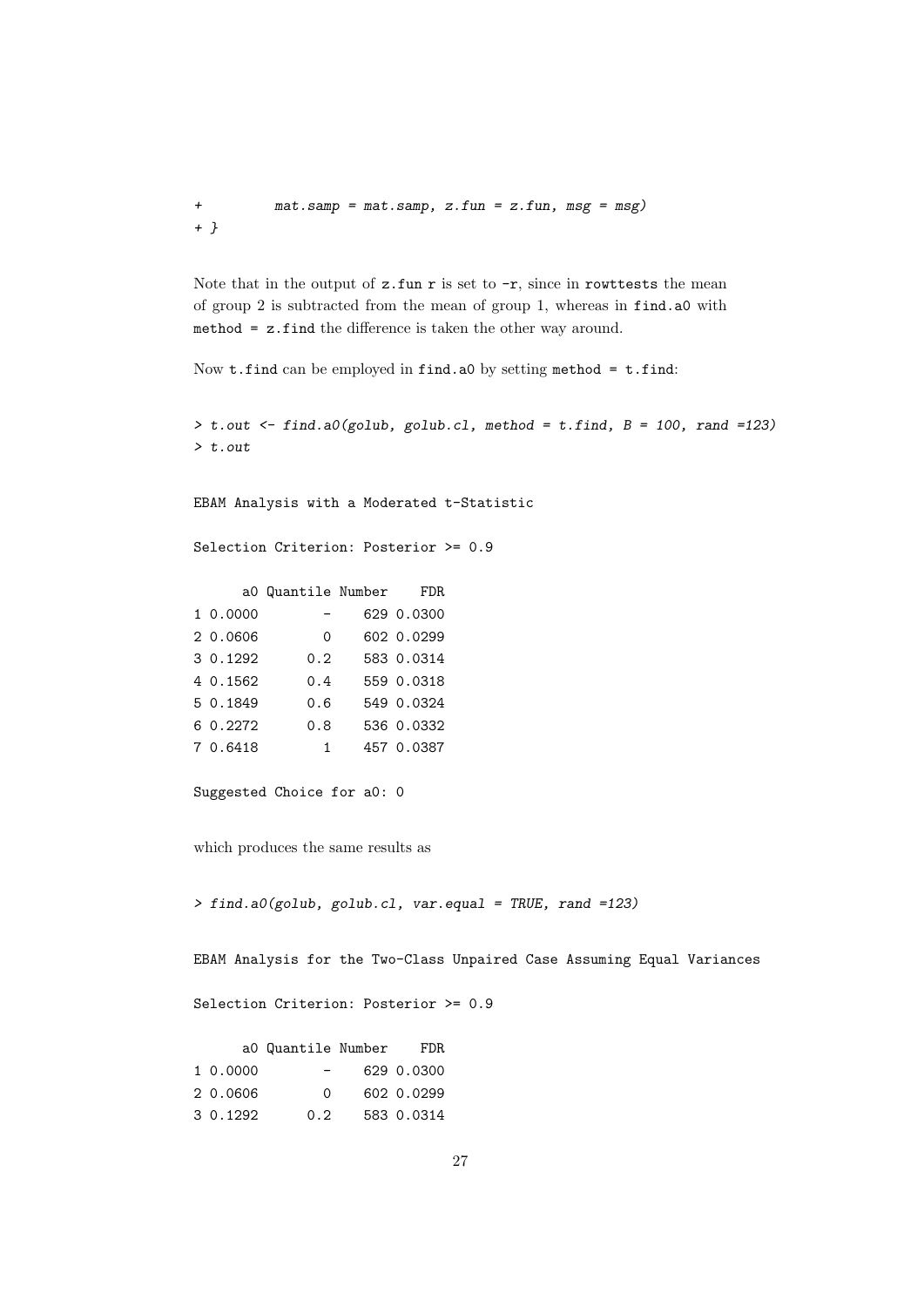| 4 0.1562 | 0.4 | 559 0.0318 |
|----------|-----|------------|
| 5 0.1849 | 0.6 | 549 0.0324 |
| 6 0.2272 | 0.8 | 536 0.0332 |
| 7 0.6418 | 1.  | 457 0.0387 |

```
Suggested Choice for a0: 0
```
and can also be used in the actual EBAM analysis:

> ebam(t.out)

EBAM Analysis with a Moderated t-Statistic

```
Fudge Factor: a0 = 0
```
Delta Number FDR 1 0.9 589 0.0303

#### 6.3 ebam

A function that should be employed as method in ebam must output a list consisting of the objects

- z: A numeric vector containing the test scores of the genes.
- ratio: A numeric vector of the same length as z comprising the values of the ratio  $f_0(z)/f(z)$ , where  $f_0$  is the distribution of the test scores expected under the null hypothesis, and  $f$  is the distribution of the observed test scores.
- vec.pos: A numeric vector of the same length as z consisting of the numbers of test scores expected under the null hypothesis to be larger than or equal to  $abs(z[i]), i = 1, ..., length(z)$ .
- vec.neg: A numeric vector of the same length as z consisting of the numbers of test scores expected under the null hypothesis to be smaller than or equal to  $-\text{abs}(z[i]), i = 1, \ldots, \text{length}(z).$

It is also possible to specify a header that is shown when printing or summaryzing the output of ebam by adding the object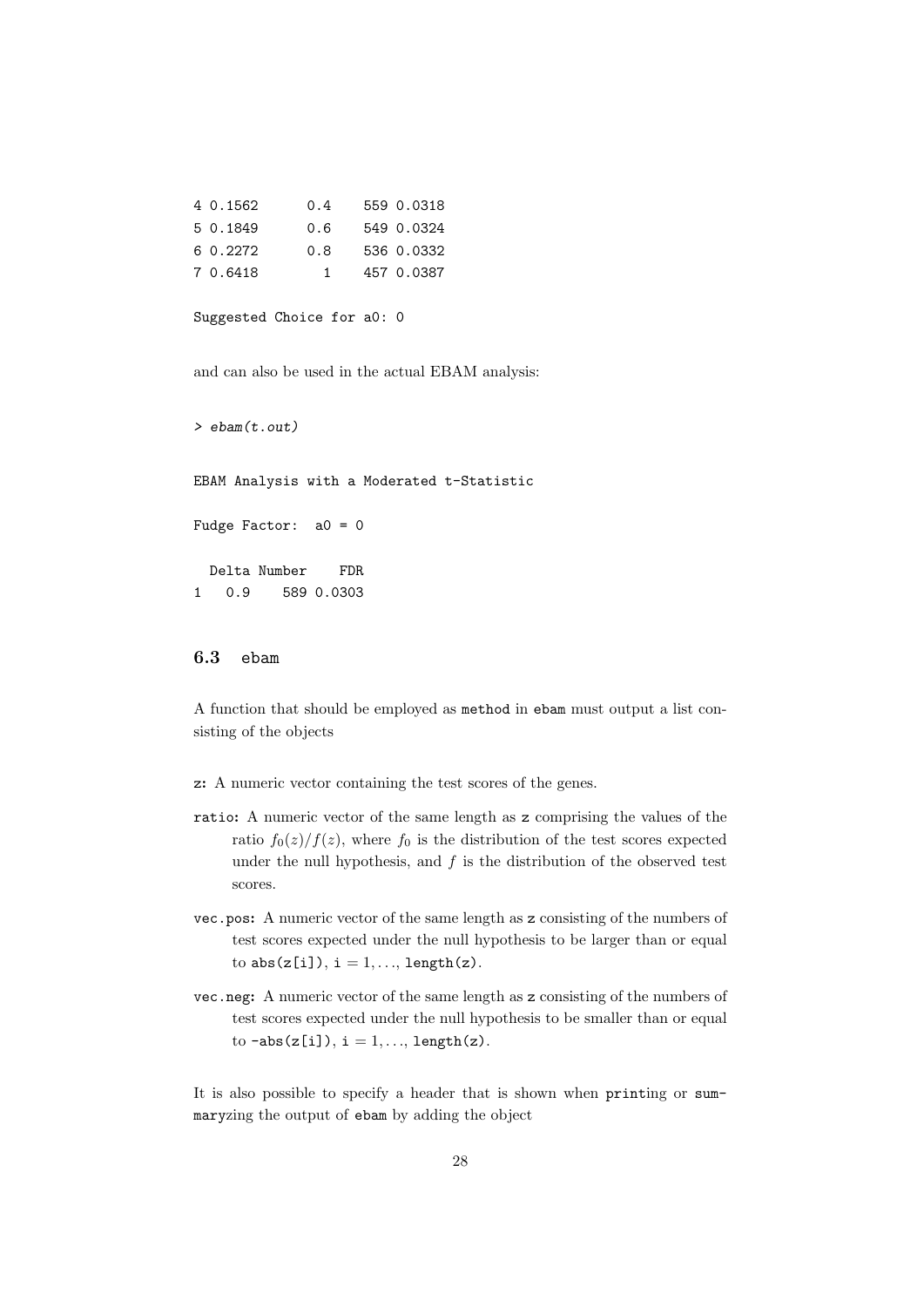msg: A character vector containing the message that is displayed when the EBAM specific methods print or summary are called. Should end with " $\langle n \rangle n$ ".

As an example, let's assume we would like to use the ordinary t-statistic in ebam and assume normality. A function for performing this type of analysis is, e.g., given by

```
> t.ebam<-function(data, cl){
+ require(genefilter)
+ cl <- as.factor(cl)
+ out <- rowttests(data, cl)
+ z <- -out$statistic
+ z.dens \leftarrow denspr(z)$y
+ m \leftarrow length(z)+ vec.pos <- m * out$p.value / 2
+ znull \leftarrow dt(z, length(cl) - 2)+ msg<-paste("EBAM Analysis with t-Statistic Assuming Normality.\ln\ln")
+ list(z = z, ratio = z.null/z.dens, vec.pos = vec.pos,
+ vec.neg = vec.pos, msg = msg)
+ }
```
where denspr is a function for estimating a density based on a histogram and a Poisson regression (cf. Efron and Tibshirani, 1996, and the help file for denspr), and vec.neg = vec.pos since the null distribution is symmetric.

Now  $t.$  ebam can be used in ebam by setting method  $= t.$  ebam:

 $>$  ebam(golub, golub.cl, method = t.ebam)

EBAM Analysis with t-Statistic Assuming Normality.

Delta Number FDR 1 0.9 718 0.0295

### References

Efron, B., and Tibshirani, R. (1996). Using Specially Designed Exponential Families for Density Estimation. Annals of Statistics, 24, 2431–2461.